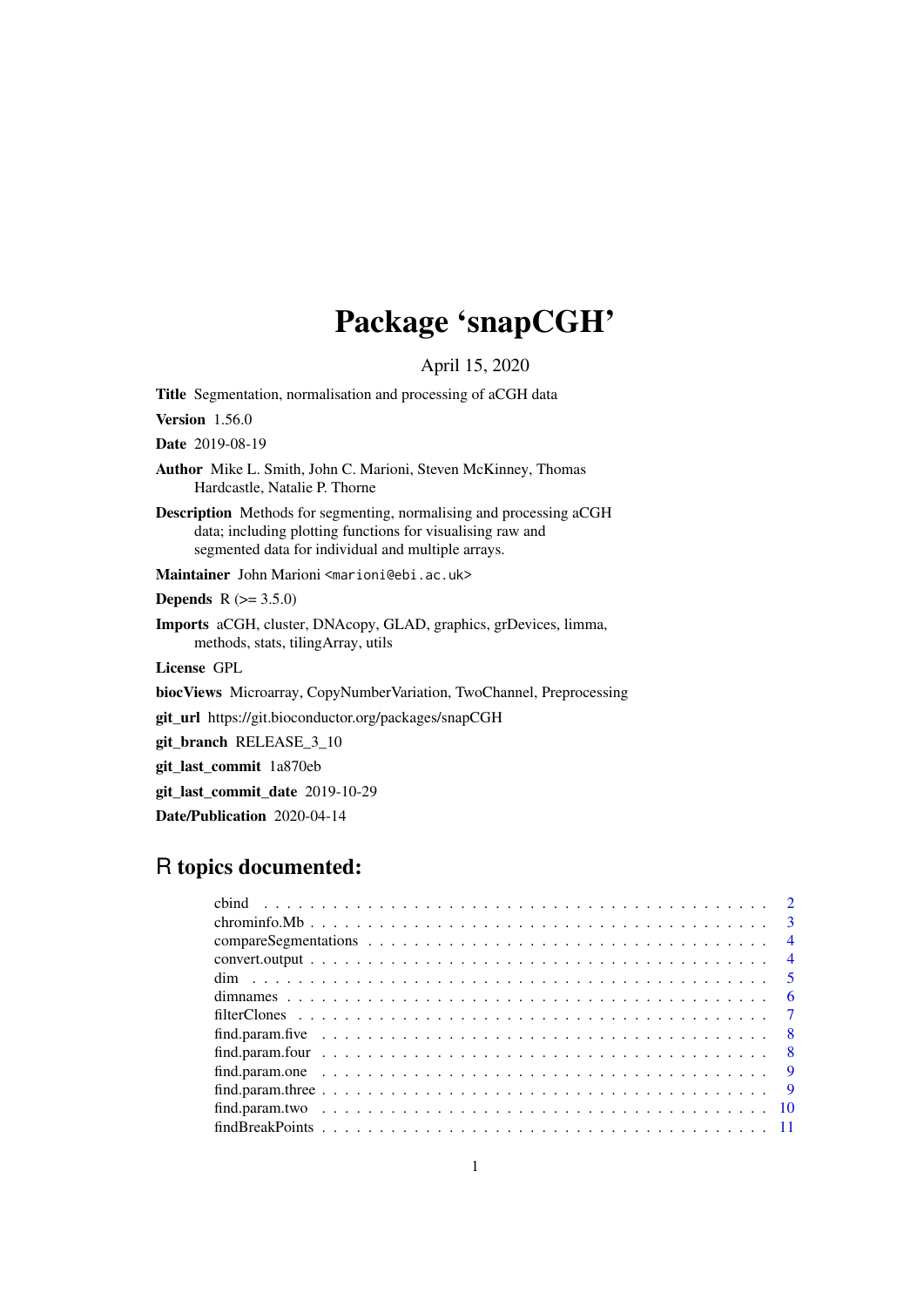#### <span id="page-1-0"></span> $2 \cos \theta$  cbind  $\theta$  cbind  $\theta$  cbind  $\theta$  cbind  $\theta$  cbind  $\theta$  cbind  $\theta$  cbind  $\theta$  cbind  $\theta$  cbind  $\theta$  cbind  $\theta$  control  $\theta$  control  $\theta$  control  $\theta$  control  $\theta$  control  $\theta$  control  $\theta$  control  $\theta$  control  $\theta$

| <b>16</b> |  |
|-----------|--|
|           |  |
|           |  |
|           |  |
|           |  |
|           |  |
|           |  |
|           |  |
|           |  |
|           |  |
|           |  |
|           |  |
|           |  |
|           |  |
|           |  |
|           |  |
|           |  |
|           |  |
| 31        |  |
|           |  |
|           |  |
|           |  |
|           |  |

#### **Index** [34](#page-33-0)

<span id="page-1-1"></span>cbind *Combine SegList Objects*

# Description

Combine a series of SegList objects.

# Usage

```
## S3 method for class 'SegList'
cbind(..., deparse.level=1)
```
## Arguments

... SegList objects

deparse.level not currently used, see [cbind](#page-1-1) in the base package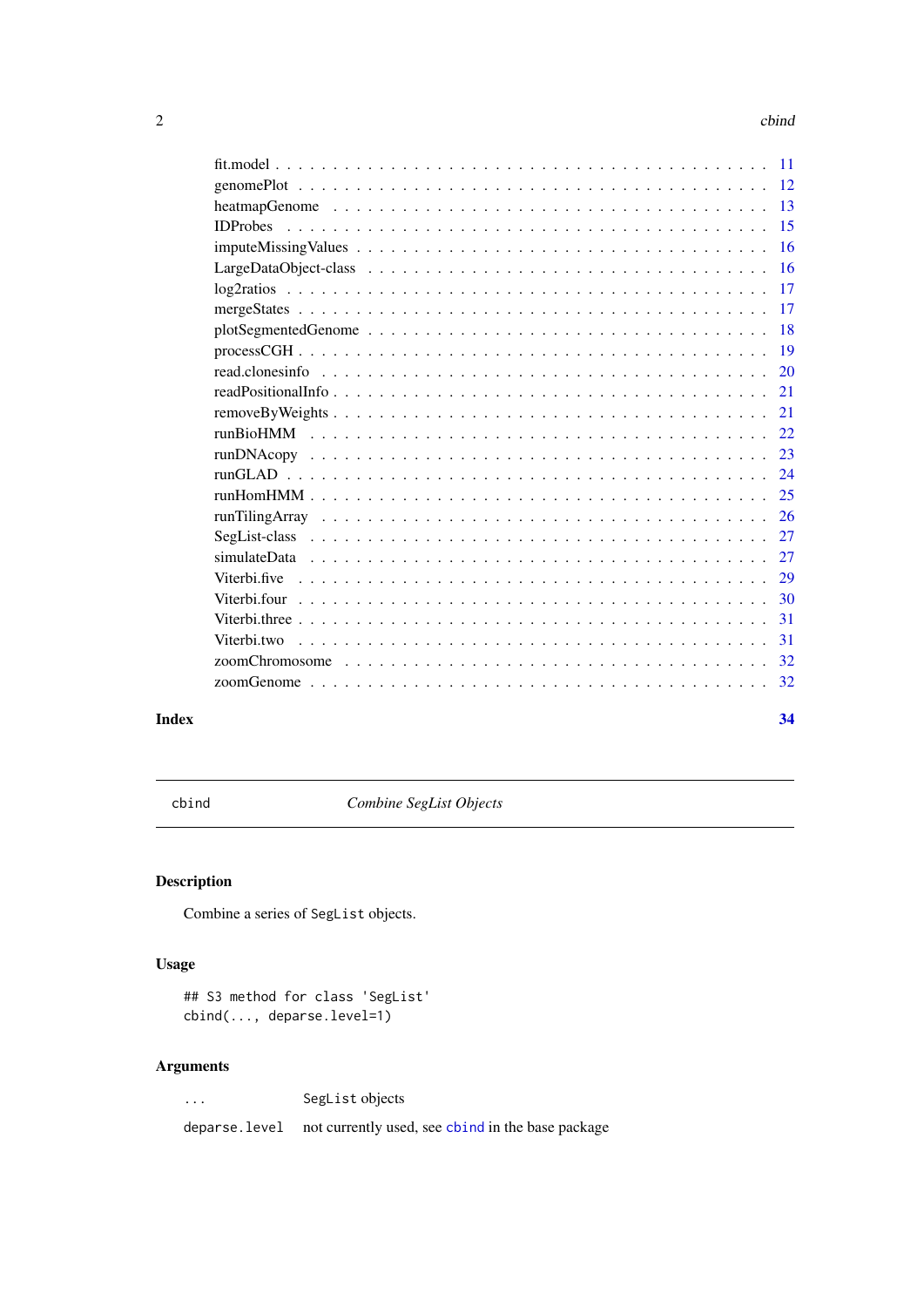#### <span id="page-2-0"></span>chrominfo.Mb 3

#### Details

cbind combines data objects assuming the same gene lists but different arrays.

For cbind, the matrices of expression data from the individual objects are cbinded. The data.frames of target information, if they exist, are rbinded. The combined data object will preserve any additional components or attributes found in the first object to be combined. It is not recommend to use the is rbind function for the [SegList](#page-0-0) object. This is because it would require SegLists with mutually exclusive chromosomes or would result in combining multiple different segmentations for the same chromosome, which is pointless. If rbind is required perform it on an [MAList](#page-0-0) and then segment it. It is currently only included as an internal function called within other library functions.

#### Value

An [SegList](#page-0-0) object holding data from all the arrays and all genes from the individual objects.

#### Author(s)

Gordon Smyth, modified by Mike Smith for SegList object

#### See Also

[cbind](#page-1-1) in the base package.

| chrominfo.Mb | Basic Chromosomal Information for UCSC Human Genome Assembly |
|--------------|--------------------------------------------------------------|
|              | July 2003 freeze                                             |

#### **Description**

This dataset contains basic chromosomal information for UCSC Human Genome Assembly July 2003 freeze.

#### Usage

chrominfo.basepair

#### Format

A data frame with 24 observations on the following 3 variables.

chrom Chromosomal index, X is coded as 23 and Y as 24.

length Length of each chromosome in megabases.

centromere Location of the centromere on the chromosome (Mb).

#### Details

This file is used for many plotting functions. The centromeric location is approximately estimated by taking mid-point between the last fish-mapped clone on the p-arm and the first fish-mapped clone on the q-arm using relevant UCSC freeze. For an alternative freeze, one needs to manually create a 3-column file of the format described above.

# Source

http://genome.ucsc.edu/cgi-bin/hgText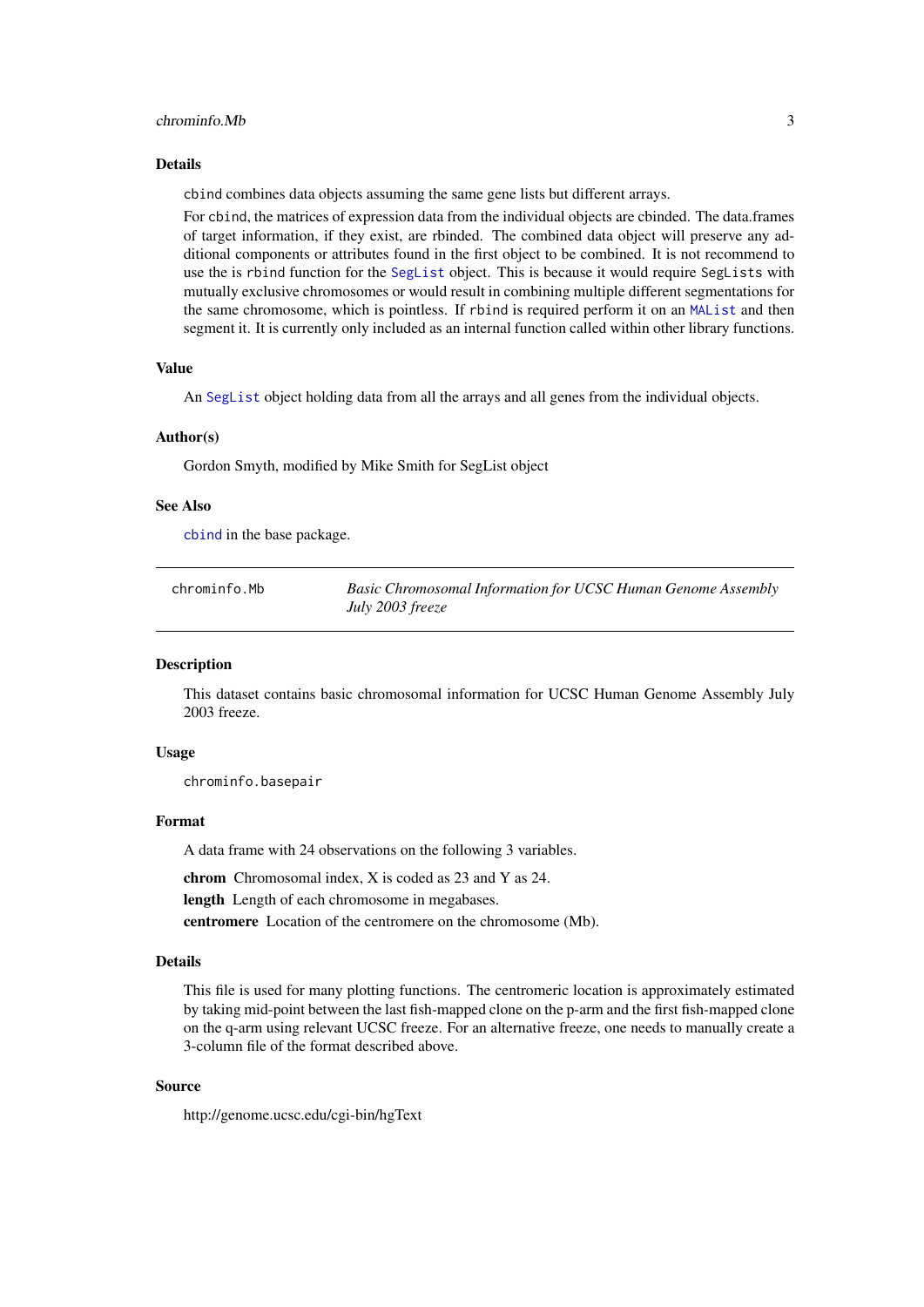<span id="page-3-0"></span>compareSegmentations *Function for comparing segmentation methods to a known truth*

#### Description

This function takes a SegList and compares the breakpoints indicated in other SegLists with this original one.

## Usage

```
compareSegmentations(TrueSeg, offset = 0, \ldots)
```
#### Arguments

| TrueSeg                 | An object of class SegList which is scored against. Normally the output from<br>simulateData.                                                         |
|-------------------------|-------------------------------------------------------------------------------------------------------------------------------------------------------|
| offset                  | Integer value between 0 and 2 specifying how close (in number of clones) to a<br>true breakpoint the segmentation method must be before it is scored. |
| $\cdot$ $\cdot$ $\cdot$ | One or more objects of class SegList. These are compared to TrueSeg.                                                                                  |

## Value

The method returns a list containing two matrices. The first of these, \\$TPR, contains the true positive rate, whilst the second, \\$FDR, holds the false discovery rate. Both of these matrices are arranged such that a row represents a segmentation method and each column is an array.

# Author(s)

John Marioni and Mike Smith

| convert.output | Converts the output from the simulation to a format which can be used |
|----------------|-----------------------------------------------------------------------|
|                | by segmentation schemes available within R                            |

#### Description

This function converts the output obtained by applying our simulation scheme into a format that can be used (either directly or indirectly) as the input to various segmentation schemes available within R. Additionally, we are in the process of submitting a library to CRAN which will enable the user to apply a number of the segmentation schemes available within R to datasets which have the same structure as that generated by this function.

#### Usage

```
convert.output(input)
```
## Arguments

input The output obtained upon applying the sim.structure function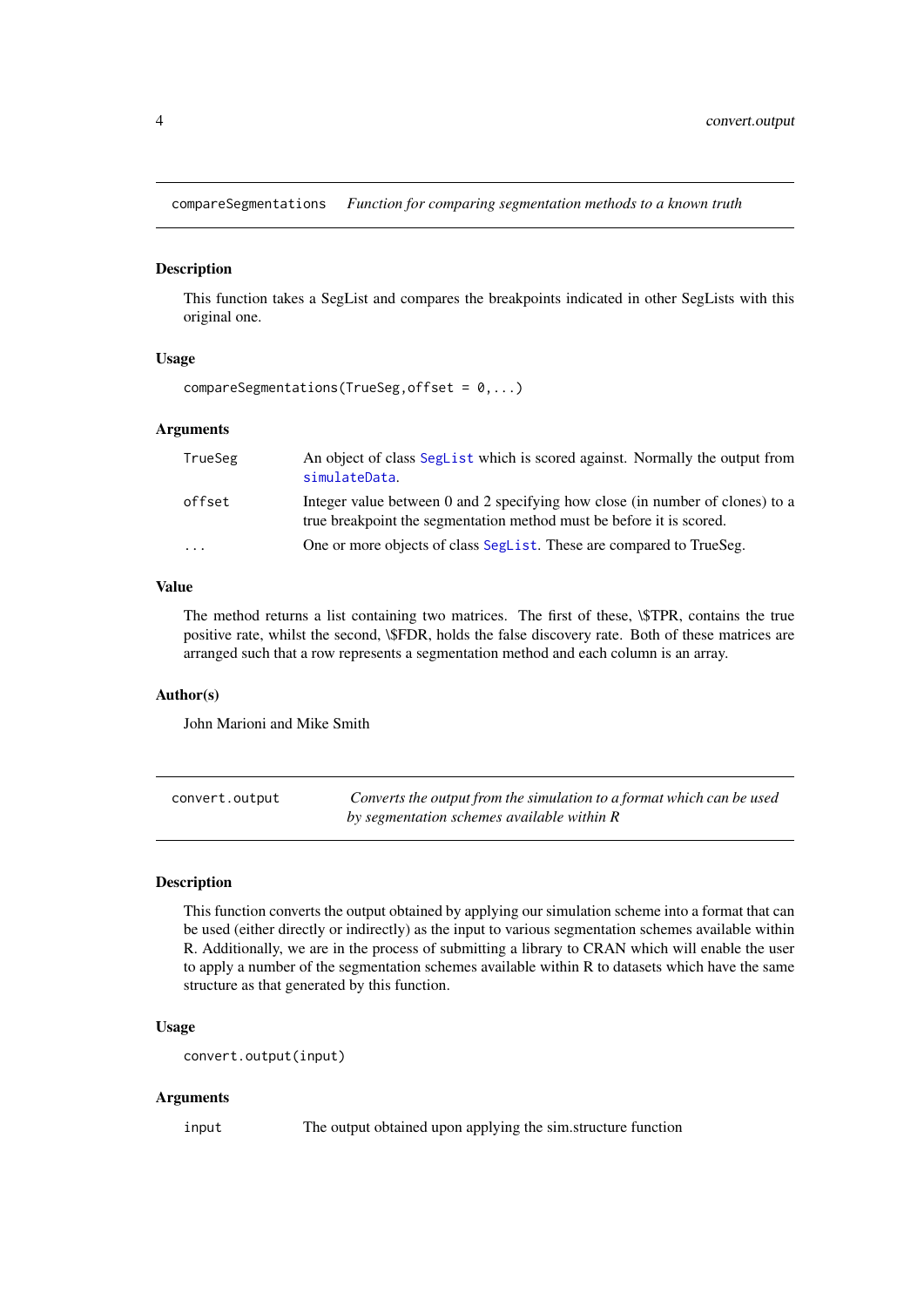<span id="page-4-0"></span>dim 5

#### Details

This function outputs an object which is similar in structure/format to an RG or MA object used in Limma.

## Value

This function outputs a list with entries

| м     | A matrix containing the $log_2$ ratios                                     |
|-------|----------------------------------------------------------------------------|
| genes | A matrix containing the simulated midpoints and the chromosome which forms |
|       | the template upon which the simulation is based.                           |

# Author(s)

Michael Smith, John Marioni

#### Examples

```
## The function is currently defined as
function(input){
 holder <- list()
  for (i in 1:length(input)){
  holder[[i]] <- list()}
  for(i in 1:length(input)){
   holder[[i]]$genes <- matrix(NA, nrow = length(input[[i]]$clones$mid.point),
                               ncol = 2}
  for(i in 1:length(input)){
   holder[[i]]$M <- as.matrix(input[[i]]$datamatrix)
   holder[[i]]$genes[,1] <- input[[i]]$clones$mid.point
   holder[[i]]$genes[,2] <- rep(input[[i]]$chrom,length(input[[i]]$clones$mid.point))
   colnames(holder[[i]]$genes) <- c("kb", "Chrom")
   holder[[i]] <- new("aCGHList", holder[[i]])
  }
  holder
  }
```
<span id="page-4-1"></span>dim *Retrieve the Dimensions of an RGList, MAList or SegList Object*

#### Description

Retrieve the number of rows (genes) and columns (arrays) for an RGList, MAList or SegList object.

#### Usage

```
## S3 method for class 'SegList'
dim(x)
## S3 method for class 'SegList'
length(x)
```
## Arguments

x an object of class RGList, MAList or SegList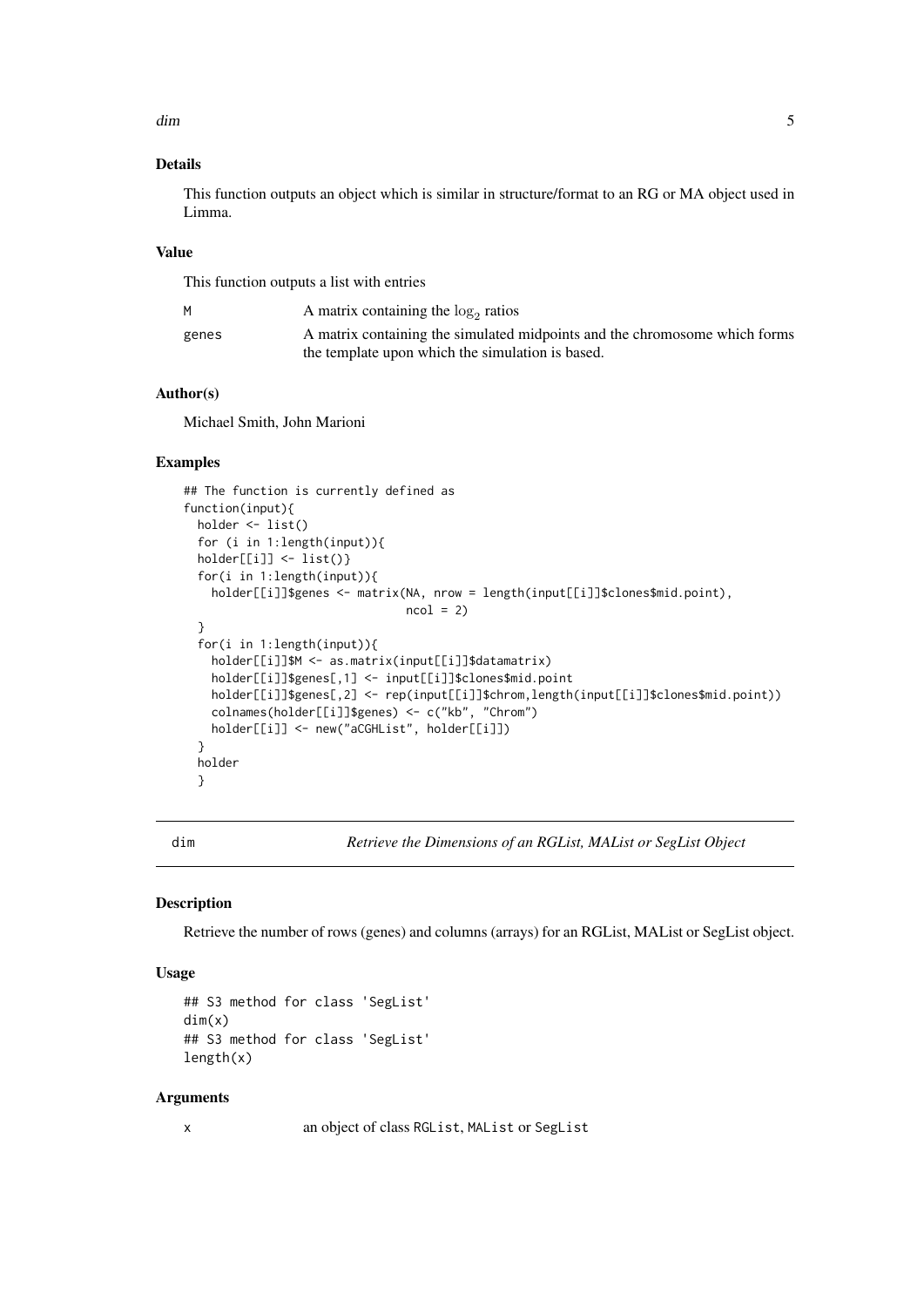## <span id="page-5-0"></span>Details

Microarray data objects share many analogies with ordinary matrices in which the rows correspond to spots or genes and the columns to arrays. These methods allow one to extract the size of microarray data objects in the same way that one would do for ordinary matrices.

A consequence is that row and column commands  $nrow(x)$ ,  $ncol(x)$  and so on also work.

## Value

Numeric vector of length 2. The first element is the number of rows (genes) and the second is the number of columns (arrays).

## Author(s)

Gordon Smyth, modified by Mike Smith for SegList object

#### See Also

[dim](#page-4-1) in the base package.

#### Examples

```
M < - A < - matrix(11:14, 4, 2)rownames(M) <- rownames(A) <- c("a","b","c","d")
colnames(M) <- colnames(A) <- c("A1","A2")
MA <- new("MAList",list(M=M,A=A))
dim(M)
ncol(M)
nrow(M)
length(M)
```
<span id="page-5-1"></span>dimnames *Retrieve the Dimension Names of an RGList, MAList or SegList Object*

#### Description

Retrieve the dimension names of a microarray data object.

#### Usage

```
## S3 method for class 'SegList'
dimnames(x)
```
#### Arguments

x An object of class SegList

#### Details

The dimension names of an microarray object are the same as those of the most important matrix component of that object.

A consequence is that rownames and colnames will work as expected.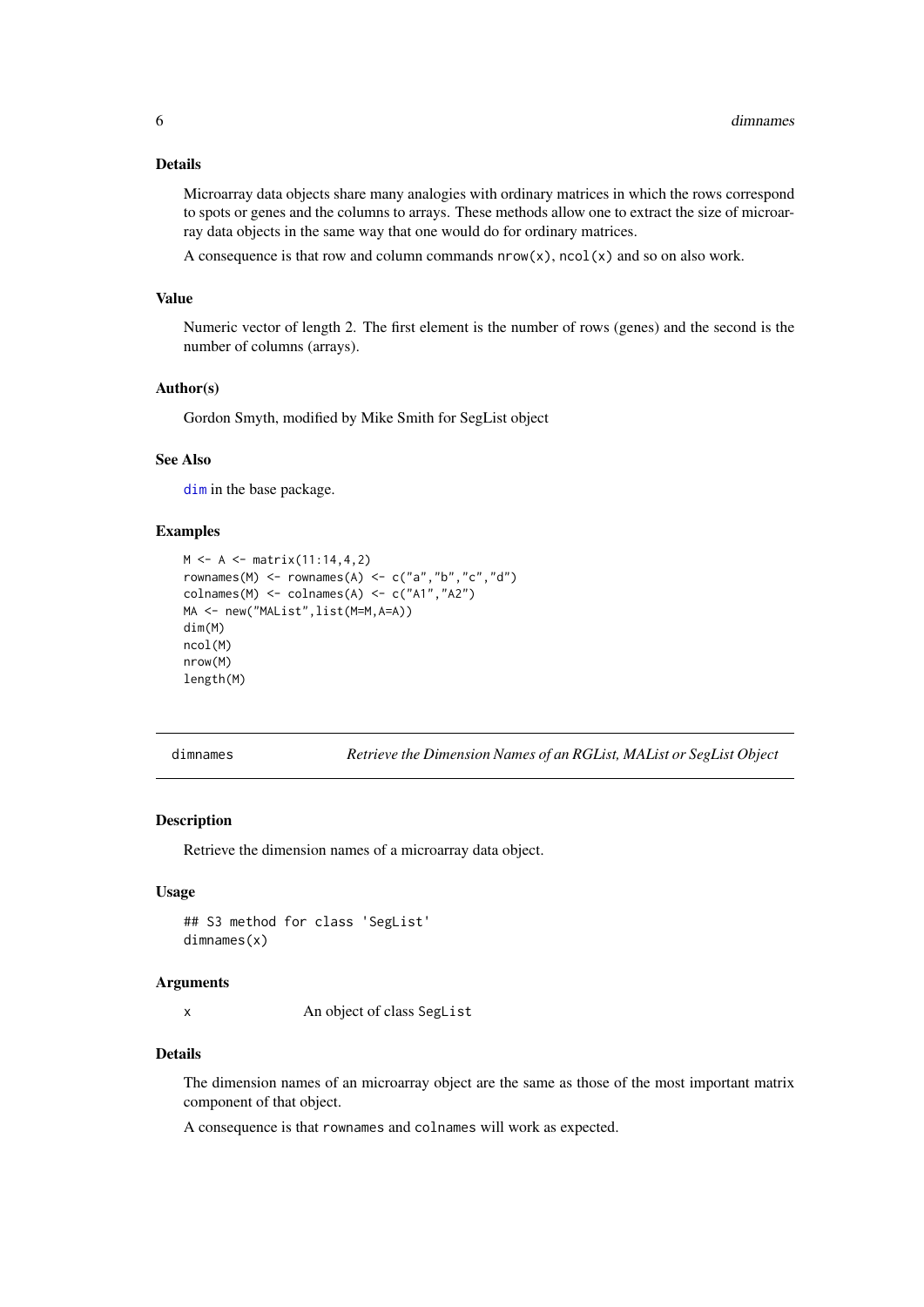#### <span id="page-6-0"></span>filterClones 7

# Value

Either NULL or a list of length 2. If a list, its components are either 'NULL' or a character vector the length of the appropriate dimension of x.

## Author(s)

Gordon Smyth, edited by Mike Smith

# See Also

[dimnames](#page-5-1) in the base package.

<span id="page-6-1"></span>filterClones *Filter clones from sample*

#### Description

Function for filtering clones via a user defined function.

#### Usage

```
filterClones(MA, filterFunc, ...)
```
## Arguments

| MA         | An object of class MAL ist                                                                                |
|------------|-----------------------------------------------------------------------------------------------------------|
| filterFunc | A user specified function that accepts an MAL ist and returns the indices of the<br>clones to be removed. |
| $\cdot$    | Additional arguments to be passed to the filter function.                                                 |

## Details

Any clones identified by the filter function are turned into NA's. These are then removed or imputed within the [processCGH](#page-18-1) function.

## Author(s)

Mike Smith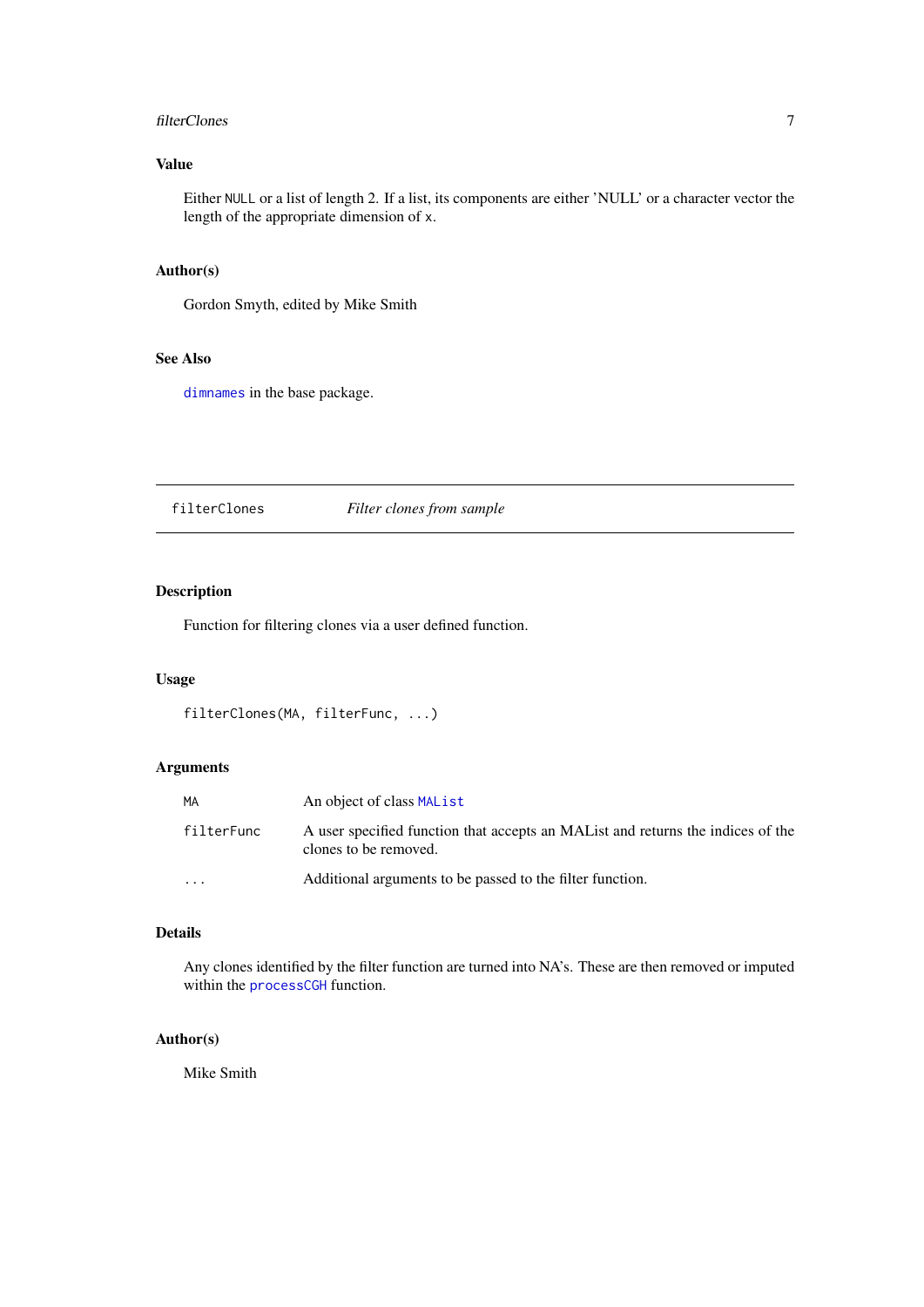<span id="page-7-0"></span>

#### Description

This function is a workhorse of the process.data function. It outputs state means/variances and transitions matrices in the model with five states.

### Usage

find.param.five(output.optim,var.fixed)

#### Arguments

| output.optim | output of the optimisation with 5 underlying states                           |
|--------------|-------------------------------------------------------------------------------|
| var.fixed    | Logical variable - TRUE if you want to fix the variance to be the same across |
|              | states                                                                        |

# Value

Outputs the mean/variance, transition matrix, maximised likelihood and convergence information

#### Author(s)

John Marioni

find.param.four *Yields output when there are 4 underlying states*

## Description

This function provides the output (means/variances, transition matrix, likelihood) when the heterogeneous HMM is fitted with four underlying states. It is a workhorse of the process.data function.

# Usage

find.param.four(output.optim,var.fixed)

#### Arguments

| output.optim | The output from fitting a heterogeneous HMM when there are four underlying<br>states              |
|--------------|---------------------------------------------------------------------------------------------------|
| var.fixed    | Logical variable - TRUE if you want the variance to be tied across states. De-<br>faults to FALSE |

# Value

This function outputs the state means/variances, transition matrices, rate parameters, maximised likelihood and convergence information provided by fitting a heterogeneous HMM with four underlying states.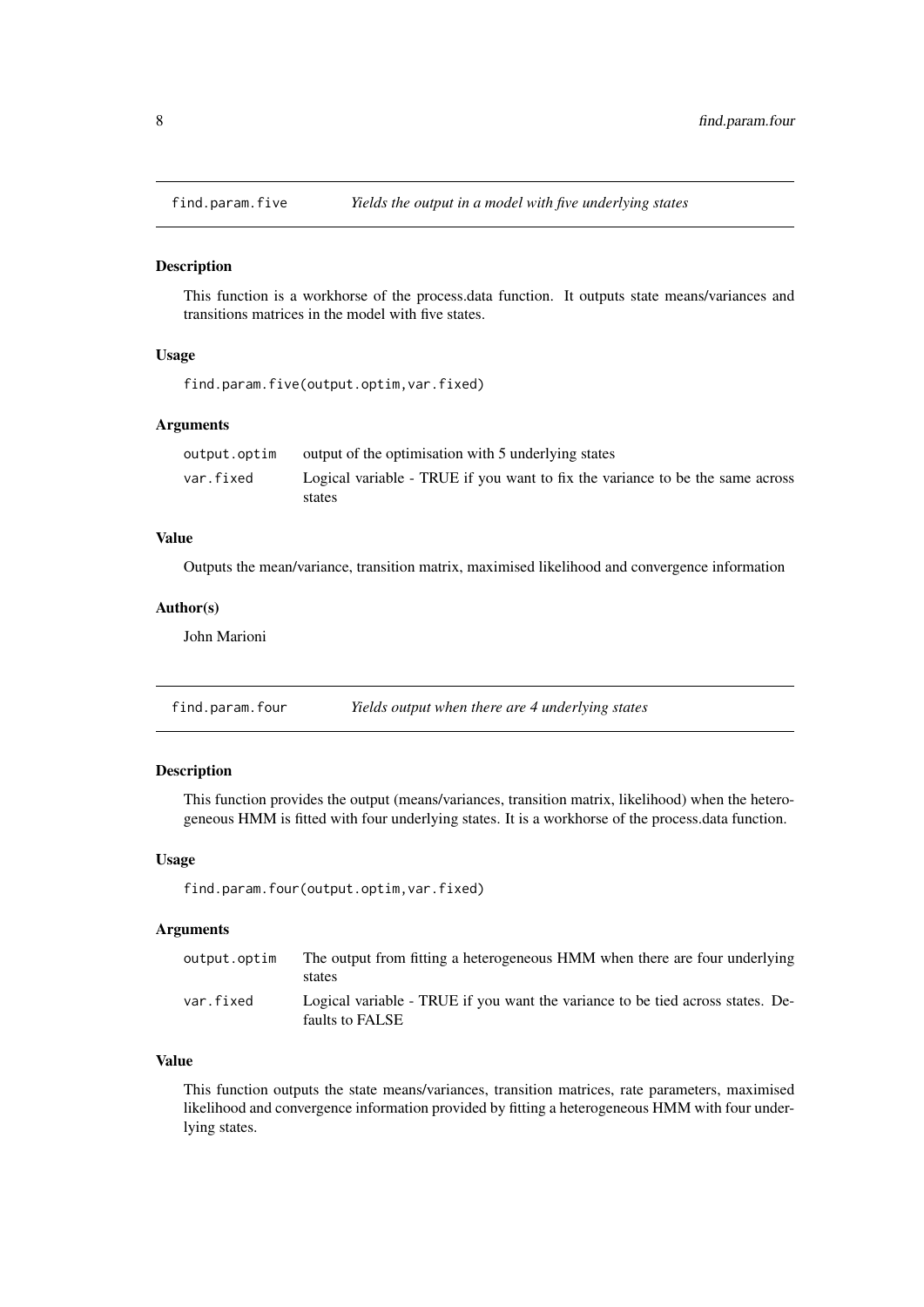#### <span id="page-8-0"></span>find.param.one 9

#### Author(s)

John Marioni

find.param.one *Yields output when there is 1 underlying states*

#### Description

This function provides the output (means/variances, transition matrix, likelihood) when the heterogeneous HMM is fitted with one underlying state. It is a workhorse of the process.data function.

#### Usage

```
find.param.one(output.optim)
```
## Arguments

output.optim The output from fitting a heterogeneous HMM when there is one underlying states

## Value

This function outputs the state means/variances, transition matrices, rate parameters, maximised likelihood and convergence information provided by fitting a heterogeneous HMM with one underlying state.

## Author(s)

John Marioni

find.param.three *Yields output when there are 3 underlying states*

## Description

This function provides the output (means/variances, transition matrix, likelihood) when the heterogeneous HMM is fitted with three underlying states. It is a workhorse of the process.data function.

#### Usage

find.param.three(output.optim,var.fixed)

| output.optim | The output from fitting a heterogeneous HMM when there are four underlying<br>states               |
|--------------|----------------------------------------------------------------------------------------------------|
| var.fixed    | Logical variable - TRUE if you want the variances to be tied across states. De-<br>faults to FALSE |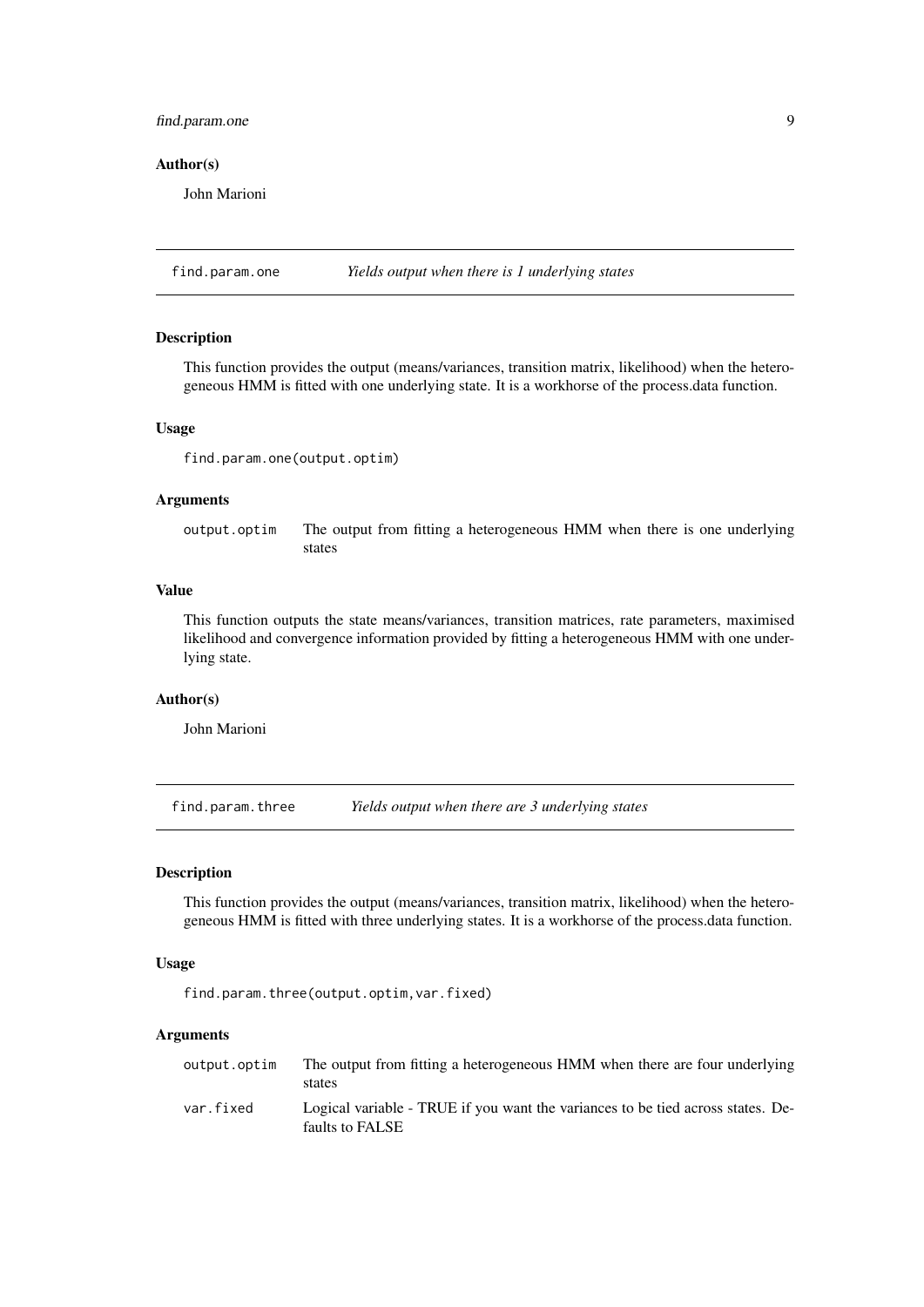#### Value

This function outputs the state means/variances, transition matrices, rate parameters, maximised likelihood and convergence information provided by fitting a heterogeneous HMM with three underlying states.

#### Author(s)

John Marioni

find.param.two *Yields output when there are 2 underlying states*

#### Description

This function provides the output (means/variances, transition matrix, likelihood) when the heterogeneous HMM is fitted with two underlying states. It is a workhorse of the process.data function.

#### Usage

find.param.two(output.optim,var.fixed)

#### Arguments

| output.optim | The output from fitting a heterogeneous HMM when there are two underlying<br>states         |
|--------------|---------------------------------------------------------------------------------------------|
| var.fixed    | Logical variable - TRUE if you want to tie the variance across states. Defaults<br>to FALSE |

#### Value

This function outputs the state means/variances, transition matrices, rate parameters, maximised likelihood and convergence information provided by fitting a heterogeneous HMM with two underlying states.

## Author(s)

John Marioni

<span id="page-9-0"></span>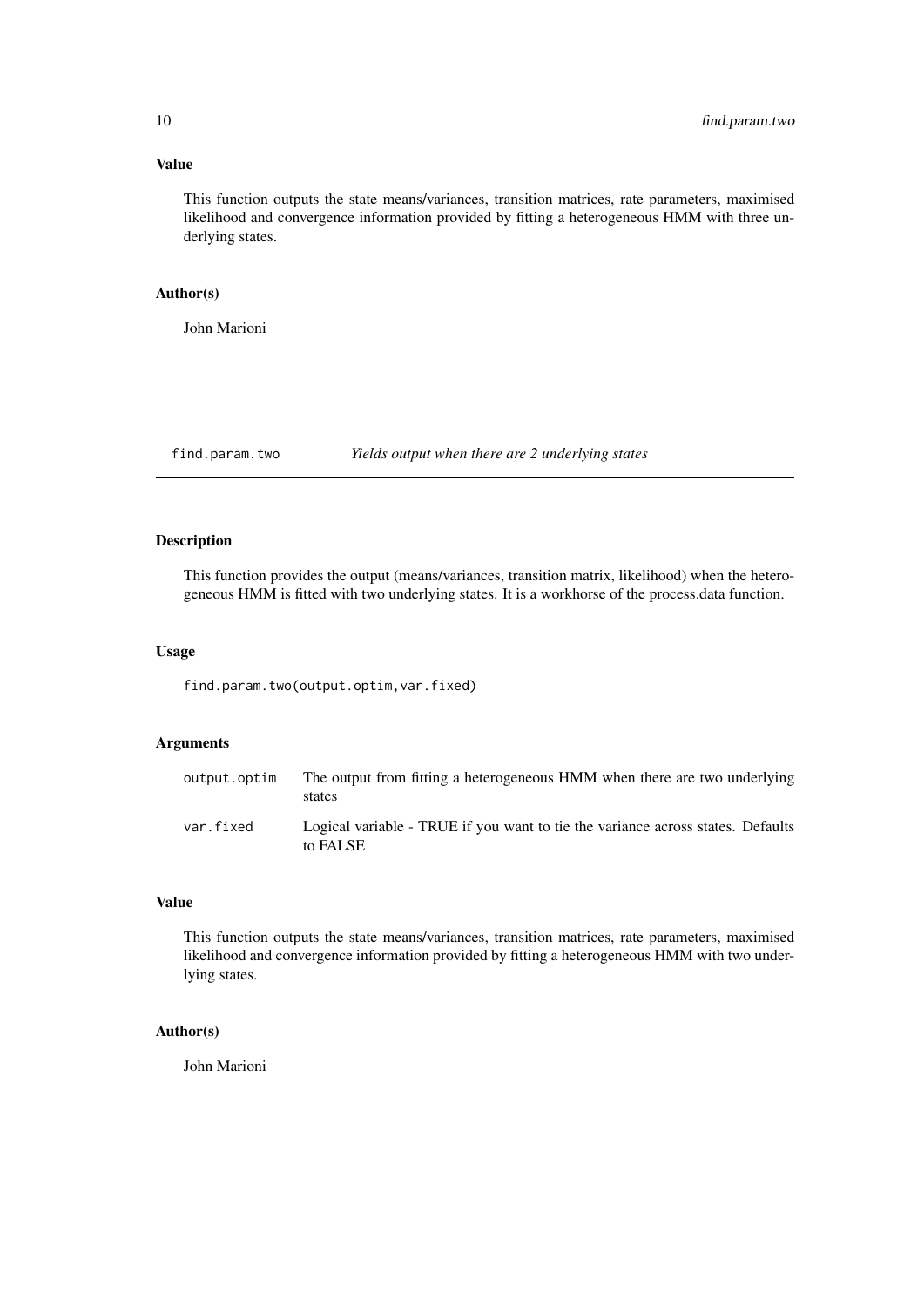<span id="page-10-0"></span>findBreakPoints *Returns the start and end of segments.*

#### Description

Function to returns the start and end of segments when given a SegList and an array. Currently only used within the [plotSegmentedGenome](#page-17-1) function.

#### Usage

```
findBreakPoints(seg, array)
```
#### Arguments

| seg   | An object of class Seglist.                     |
|-------|-------------------------------------------------|
| array | Numeric value corresponding to a column in seg. |

### Author(s)

Mike Smith

fit.model *Fitting a heterogeneous HMM to the log2 ratios on a particular chromosome.*

#### Description

This function fits five homogeneous HMMs to the log2 ratios on a particular chromosome. It then uses either the AIC or BIC to determine which of the five models is optimal before using a scaled version of the Viterbi algorithm to assign clones to states with the same underlying copy number.

#### Usage

```
fit.model(sample, chrom, dat, datainfo = clones.info, useCloneDists = TRUE, covariates,
aic = TRUE, bic = FALSE, delta = 1, var.fixed=FALSE, epsilon = 1e-06,
numiter = 30000)
```

| sample        | If there are multiple samples, the number of the sample to be segmented                                                                |
|---------------|----------------------------------------------------------------------------------------------------------------------------------------|
| chrom         | The chromosome on which the segmentation is to be carried out on                                                                       |
| dat           | The log2 ratios obtained from the clones located on that chromosome                                                                    |
| datainfo      | A dataframe containing information about the clones on that chromosome (name,<br>chromosome and location (in Mbs))                     |
| useCloneDists | Boolean stating whether the distance between clones should be incorportated<br>into the HMM. If false then the HMM become homogeneous. |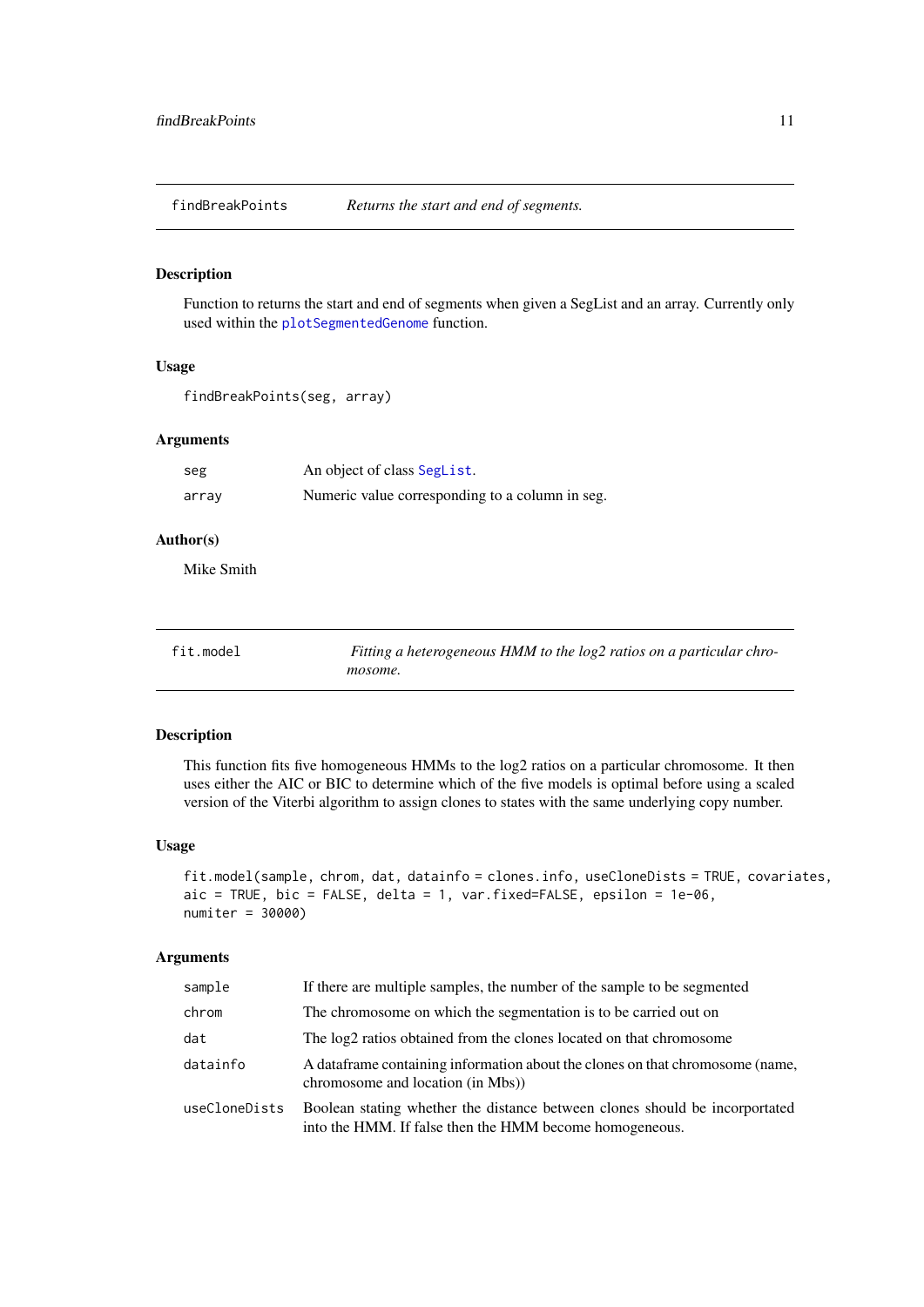<span id="page-11-0"></span>

| covariates | A matrix containing the covariate information for the clones located on the chro-<br>mosome to be segmented. It should have length one less than the number of<br>clones as covariate information is not used when segmenting the first clone on<br>the chromosome. |
|------------|---------------------------------------------------------------------------------------------------------------------------------------------------------------------------------------------------------------------------------------------------------------------|
| aic        | Set to true if you want to use the aic. This is the default. Only one of aic and bic<br>should be set to true.                                                                                                                                                      |
| bic        | Set to true if you want to use the bic.                                                                                                                                                                                                                             |
| delta      | A parameter to be set if you want to use the BIC                                                                                                                                                                                                                    |
| var.fixed  | Logical variable - TRUE if you want to tie the variance to be the same across all<br>states. Defaults to FALSE                                                                                                                                                      |
| epsilon    |                                                                                                                                                                                                                                                                     |
| numiter    | Number of iterations to be used in the optimization algorithm.                                                                                                                                                                                                      |
|            |                                                                                                                                                                                                                                                                     |

## Value

The output is in the same format as that obtained when the nlm function is applied.

#### Author(s)

John Marioni and Mike Smith

<span id="page-11-1"></span>genomePlot *Plots the genome*

# Description

Basic plot of the log2 ratios for each array ordered along the genome.

# Usage

```
genomePlot(input, array = 1, naut = 22, Y = FALSE, X
                 = FALSE, main = NA, status, values, pch, cex, col, chrominfo =
                 chrominfo.Mb, ylim = c(-2, 2), ylb = "Log2Ratio",chrom.to.plot = NA, xlim = c(\emptyset, NA), ...)
```

| input  | an object of class MAL ist or SegList                                                                                                                                                                            |
|--------|------------------------------------------------------------------------------------------------------------------------------------------------------------------------------------------------------------------|
| array  | integer of the array (sample) to be plotted.                                                                                                                                                                     |
| naut   | number of autosomes in the organism                                                                                                                                                                              |
| Y      | TRUE if chromosome Y is to be plotted, FALSE otherwise                                                                                                                                                           |
| X      | TRUE if chromosome X is to be plotted, FALSE otherwise                                                                                                                                                           |
| main   | Provides the title of the plot                                                                                                                                                                                   |
| status | character vector giving the control status of each spot on the array, of same<br>length as the number of rows of log2ratios(input). If omitted, all points are<br>plotted in the default color, symbol and size. |
| values | character vector giving values of status to be highlighted on the plot. Defaults<br>to unique values of status. Ignored if there is no status vector.                                                            |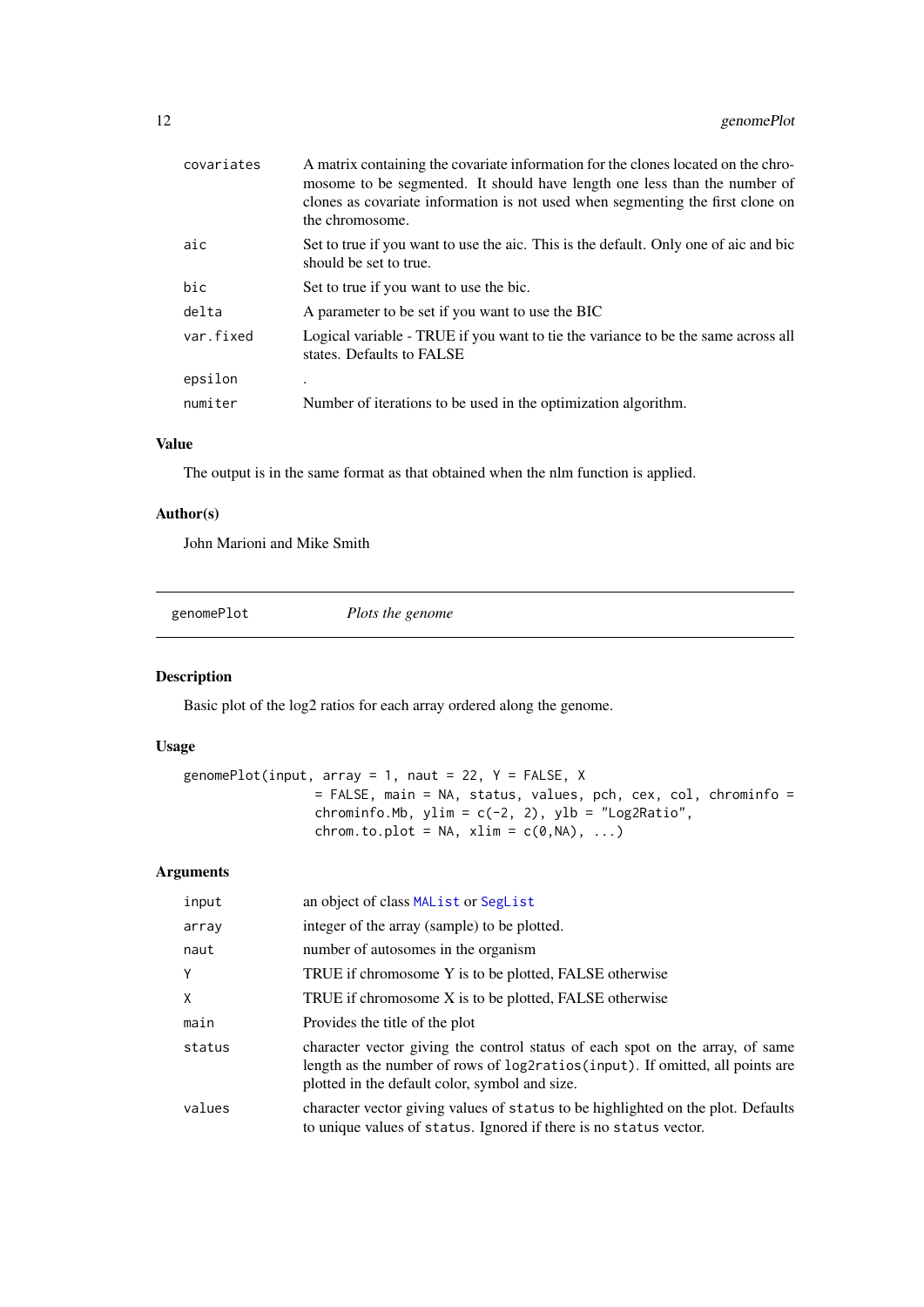<span id="page-12-0"></span>

| pch           | vector or list of plotting characters. Default to integer code 16. Ignored is there<br>is no status vector.                                                                                    |
|---------------|------------------------------------------------------------------------------------------------------------------------------------------------------------------------------------------------|
| col           | numeric or character vector of colors, of the same length as values. Defaults to<br>1: length (values). Ignored if there is no status vector.                                                  |
| cex           | numeric vector of plot symbol expansions, of the the same length as values.<br>Defaults to 0.2 for the most common status value and 1 for the others. Ignored<br>if there is no status vector. |
| chrominfo     | a chromosomal information associated with the mapping of the data.                                                                                                                             |
| ylim          | Minimum y-scale to use for plotting.                                                                                                                                                           |
| chrom.to.plot | Specify which chromosome to plot                                                                                                                                                               |
| ylb           | label for the Y-axis.                                                                                                                                                                          |
| xlim          | limits for the x-axis                                                                                                                                                                          |
| $\ddotsc$     | Any other parameters                                                                                                                                                                           |

# Details

The status vector is intended to specify the control status of each spot, for example "gene", "ratio control", "house keeping gene", "buffer" and so on. The vector is usually computed using the function controlStatus and a spot-types file. However the function may be used to highlight any subset of spots.

#### Author(s)

John Marioni

## See Also

[MAList](#page-0-0) [SegList](#page-0-0)

heatmapGenome *clustering and heatmap*

## <span id="page-12-1"></span>Description

This function clusters samples and shows their heatmap

```
heatmapGenome(input, response = as.factor(rep("All", ncol(input))),
                 chrominfo = chrominfo.Mb, cutoff = 1, lowCol =
                 "blue", highCol = "yellow", midCol = "white", ncolors =
                 50, byclass = FALSE, showaber = FALSE, amplif = 1,
                 homdel = -0.75, samplenames = colnames(input),
                 vecchrom = 1:22, titles = "Image Plot", methodS =
                 "ward", categoricalPheno = TRUE, CENTROMERE = FALSE)
```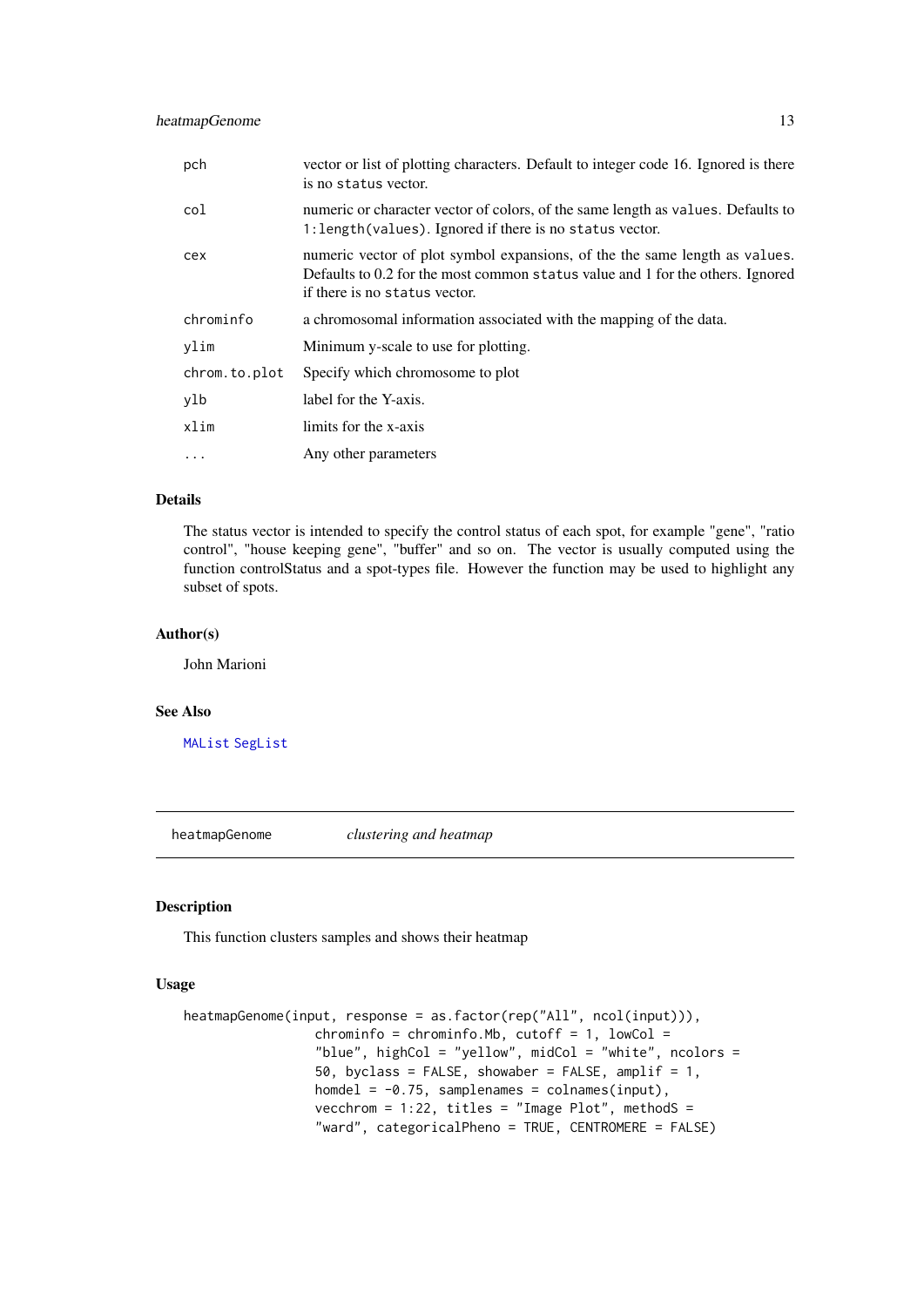#### <span id="page-13-0"></span>Arguments

| input             | object of class MAList or SegList                                                                                                                                 |
|-------------------|-------------------------------------------------------------------------------------------------------------------------------------------------------------------|
| response          | phenotype of interest. defaults to the same phenotype assigned to all samples                                                                                     |
| chrominfo         | a chromosomal information associated with the mapping of the data                                                                                                 |
| cutoff            | maximum absolute value. all the values are floored to +/-cutoff depending on<br>whether they are positive of negative. defaults to 1                              |
| ncolors           | number of colors in the grid. input to maPalette. defaults to 50                                                                                                  |
| lowCol            | color for the low (negative) values. input to maPalette. defaults to "red"                                                                                        |
| highCol           | color for the high (positive) values. input to maPalette. defaults to "green"                                                                                     |
| midCol            | color for the values close to 0. input to maPalette. defaults to "black"                                                                                          |
| byclass           | logical indicating whether samples should be clustered within each level of the<br>phenotype or overall. defaults to F                                            |
| showaber          | logical indicating whether high level amplifications and homozygous deletions<br>should be indicated on the plot. defaults to F                                   |
| amplif            | positive value that all observations equal or exceeding it are marked by yellow<br>dots indicating high-level changes. defaults to 1                              |
| homdel            | negative value that all observations equal or below it are marked by light blue<br>dots indicating homozygous deletions. defaults to -0.75                        |
| samplenames       | sample names                                                                                                                                                      |
| vecchrom          | vector of chromosomal indeces to use for clustering and to display. defaults to<br>1:23                                                                           |
| titles            | plot title. defaults to "Image Plots"                                                                                                                             |
| methodS           | clustering method to cluster samples. defaults to "ward"                                                                                                          |
| categoricalPheno  |                                                                                                                                                                   |
|                   | logical indicating whether phenotype is categorical. Continuous phenotypes are<br>treated as "no groups" except that their values are dispalyed.defaults to TRUE. |
| <b>CENTROMERE</b> | logical indicating whether to plot the centromere                                                                                                                 |

#### Details

This functions is a more flexible version of the [heatmap](#page-0-0). It can cluster within levels of categorical phenotype as well as all of the samples while displaying phenotype levels in different colors. It also uses any combination of chromosomes that is requested and clusters samples based on these chromosomes only. It draws the chromosomal boundaries and displays high level changes and homozygous deletions. If phenotype if not categorical, its values may still be displayed but groups are not formed and byclass  $=$  F. Image plot has the samples reordered according to clustering order.

# See Also

[heatmap](#page-0-0)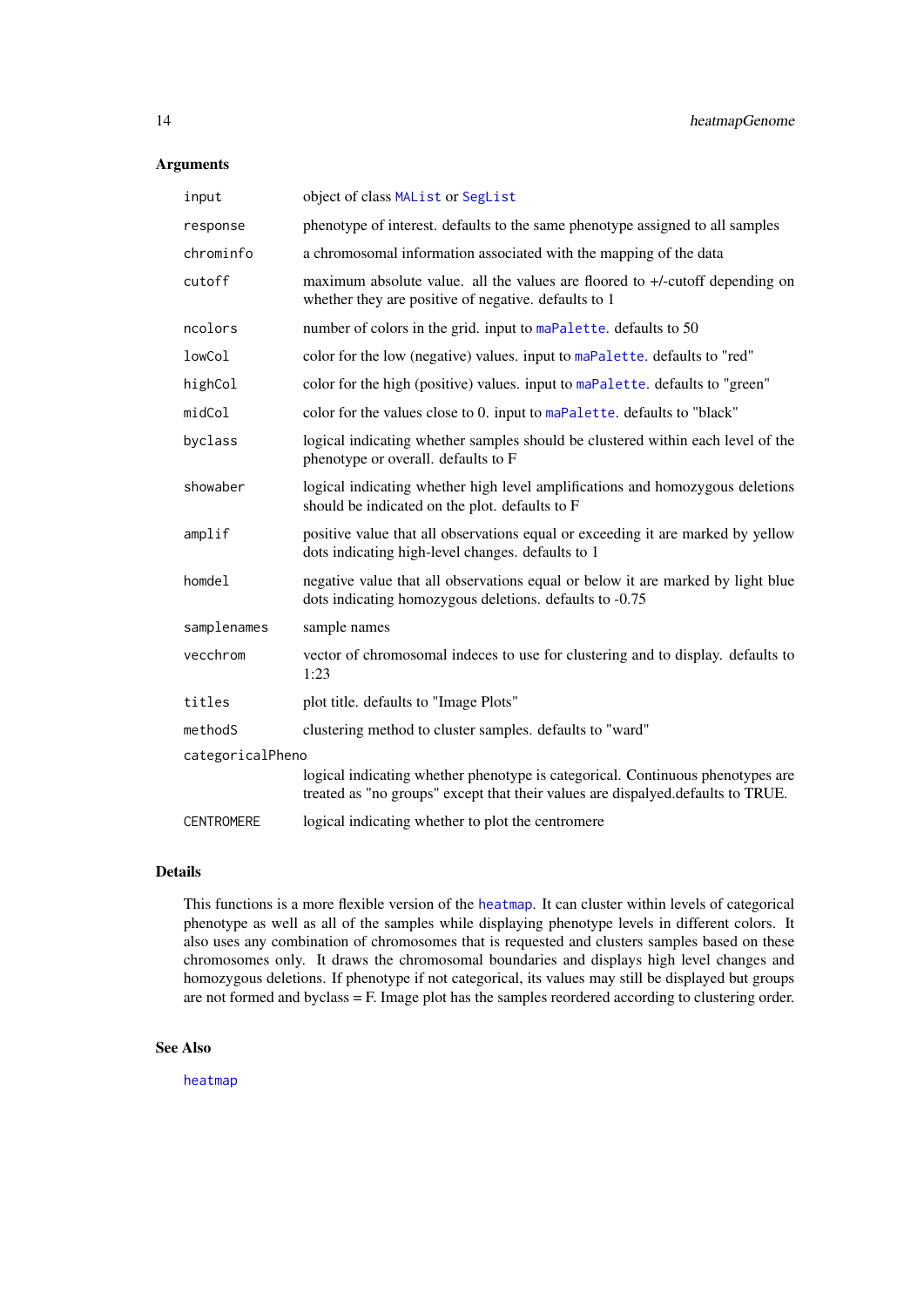<span id="page-14-0"></span>

# Description

Interactive version of [genomePlot](#page-11-1). Allows the user to click near a probe and the name of that probe will be displayed next to it.

# Usage

```
IDProbes(input, array = 1, naut = 22, Y = FALSE, X
                = FALSE, status, values, pch, cex, col, chrominfo =
                chrominfo.Mb, ylim = c(-2, 2), ylb = "Log2Ratio",
                chrom.to.plot = 1, xlim = c(0, NA)
```
# Arguments

| input         | an object of class MAList or SegList                                                                                                                                                                             |
|---------------|------------------------------------------------------------------------------------------------------------------------------------------------------------------------------------------------------------------|
| array         | integer of the array (sample) to be plotted.                                                                                                                                                                     |
| naut          | number of autosomes in the organism                                                                                                                                                                              |
| Υ             | TRUE if chromosome Y is to be plotted, FALSE otherwise                                                                                                                                                           |
| X             | TRUE if chromosome X is to be plotted, FALSE otherwise                                                                                                                                                           |
| status        | character vector giving the control status of each spot on the array, of same<br>length as the number of rows of log2ratios(input). If omitted, all points are<br>plotted in the default color, symbol and size. |
| values        | character vector giving values of status to be highlighted on the plot. Defaults<br>to unique values of status. Ignored if there is no status vector.                                                            |
| pch           | vector or list of plotting characters. Default to integer code 16. Ignored is there<br>is no status vector.                                                                                                      |
| col           | numeric or character vector of colors, of the same length as values. Defaults to<br>1: length (values). Ignored if there is no status vector.                                                                    |
| cex           | numeric vector of plot symbol expansions, of the the same length as values.<br>Defaults to 0.2 for the most common status value and 1 for the others. Ignored<br>if there is no status vector.                   |
| chrominfo     | a chromosomal information associated with the mapping of the data.                                                                                                                                               |
| ylim          | Minimum y-scale to use for plotting.                                                                                                                                                                             |
| chrom.to.plot | Specify which chromosome to plot                                                                                                                                                                                 |
| ylb           | label for the Y-axis.                                                                                                                                                                                            |
| xlim          | limits for the x-axis                                                                                                                                                                                            |
|               |                                                                                                                                                                                                                  |

# Author(s)

Mike Smith

# See Also

[genomePlot](#page-11-1)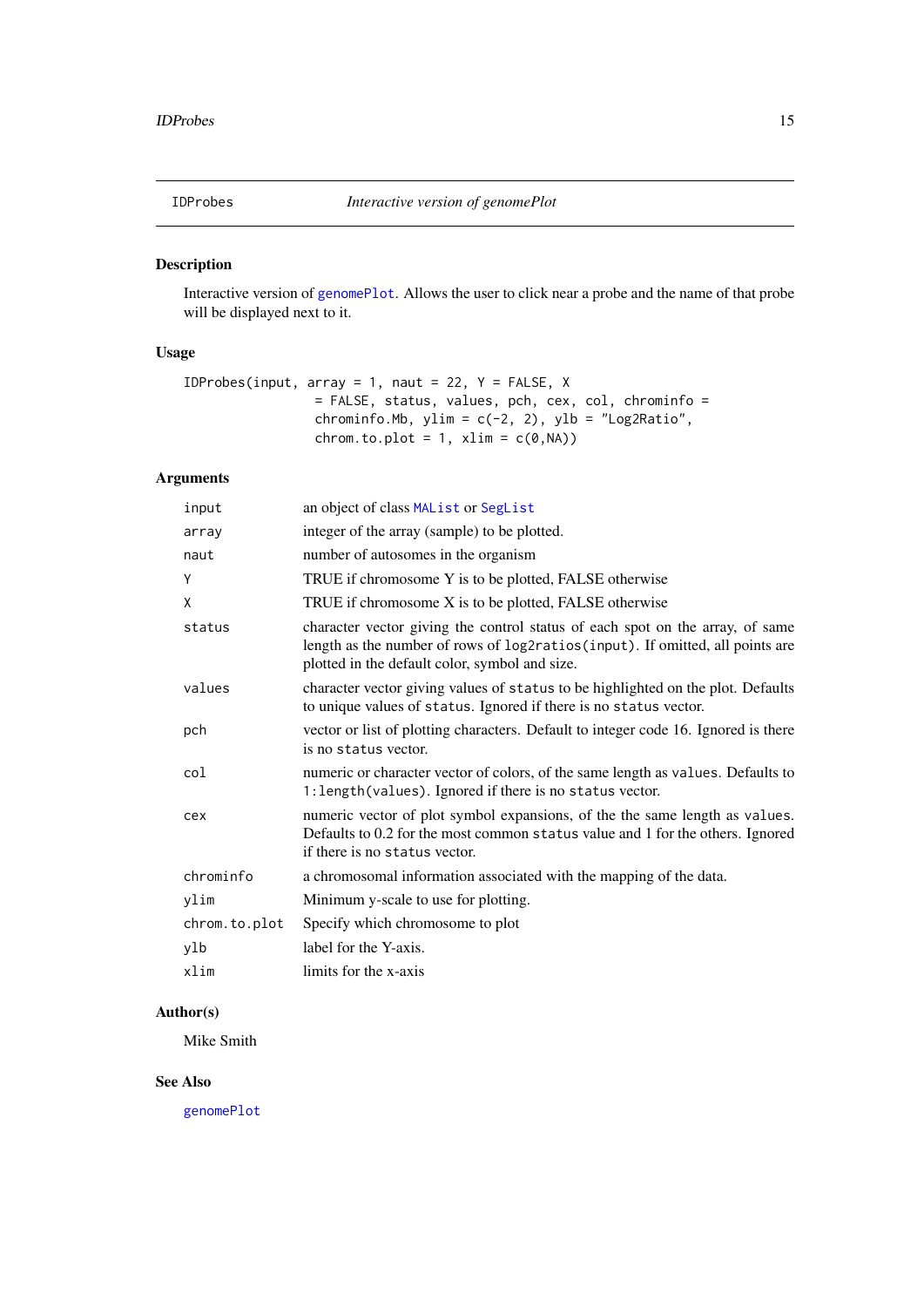<span id="page-15-0"></span>imputeMissingValues *Imputing log2 ratios*

#### Description

Imputing log2 ratios

#### Usage

```
imputeMissingValues(seg, chrominfo = chrominfo.Mb, maxChrom =
23, smooth = 0.1)
```
#### Arguments

| seg       | Object of class Seglist                                           |
|-----------|-------------------------------------------------------------------|
| chrominfo | a chromosomal information associated with the mapping of the data |
| maxChrom  | Highest chromosome to impute                                      |
| smooth    | smoothing parameter for the lowess procedure                      |

# Details

There are two main reasons to impute data. One is that given that imputation is reasonable, one can increase the analytical power and improve results. Another, more practical, is that at the moment many widely used functions in R do not support missing values. While procedures such as kNN imputations is widely used for gene expression data, it is more powerful to take advantage of the genomic structure of the array CGH data and use a smoother. Note that we perform only one pass of smoothing. If there still remain missing values, they are imputed by the median on the chromosome or chromosomal arm where applicable.

#### Value

Computes and returns the imputed log2 ratio matrix of the aCGH object.

#### See Also

[SegList](#page-0-0)

LargeDataObject-class *Large Data Object - class*

#### Description

A virtual class including the data classes RGList, MAList and SegList, all of which typically contain large quantities of numerical data in vector, matrices and data.frames.

#### Methods

A show method is defined for objects of class LargeDataObject which uses printHead to print only the leading elements or rows of components or slots which contain large quantities of data.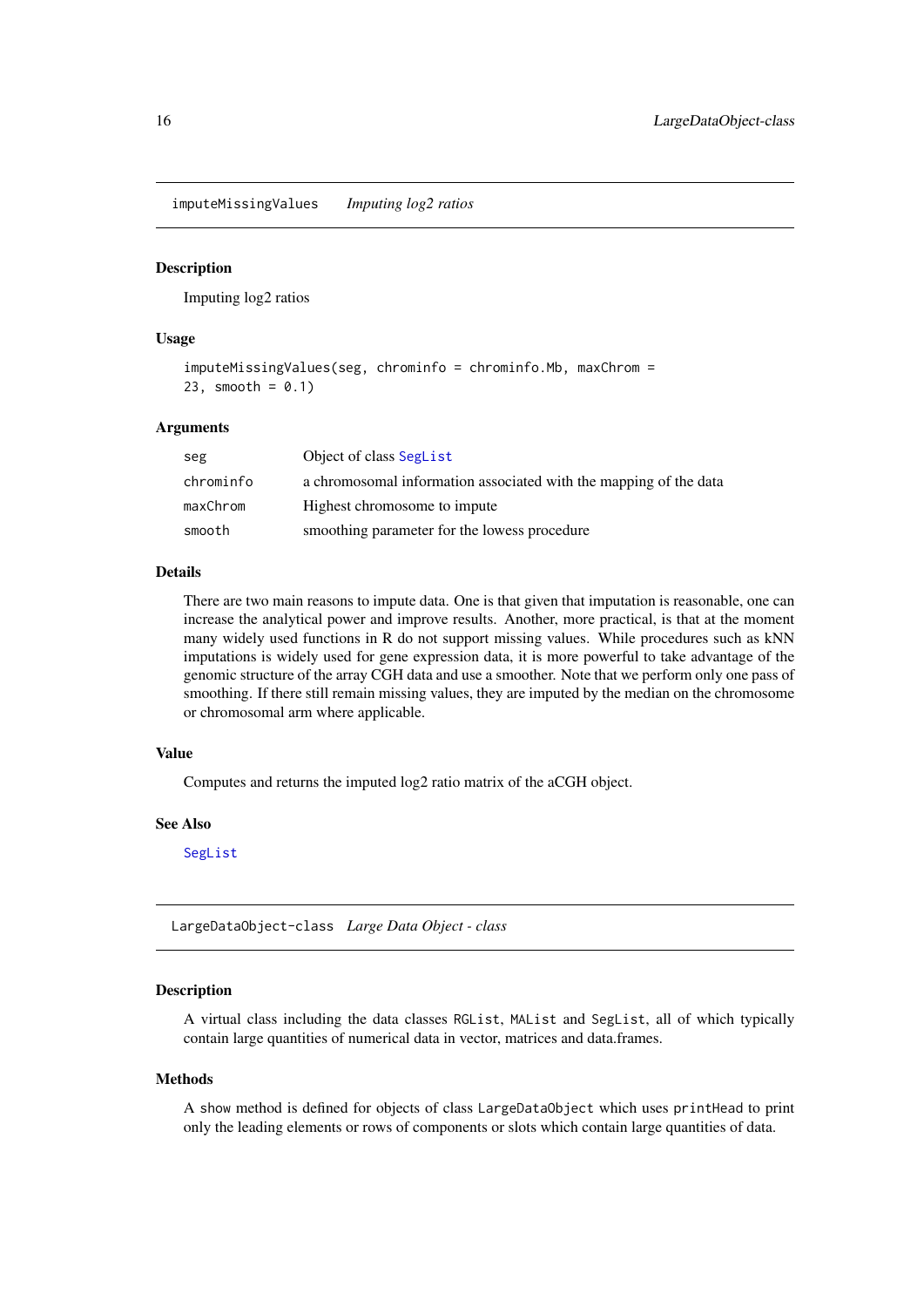## <span id="page-16-0"></span>log2ratios 17

## Author(s)

Gordon Smyth

## Examples

# see normalizeBetweenArrays

log2ratios *Extracting log2 ratios*

## Description

This function extracts the log2 ratios from either an [MAList](#page-0-0) object or a [SegList](#page-0-0) object.

#### Usage

log2ratios(x)

### Arguments

x An object of class [MAList](#page-0-0) or [SegList](#page-0-0)

#### Author(s)

Mike Smith

mergeStates *Function to merge states based on their state means*

## Description

mergeStates takes the output of a segmentation algorithm in the form of a [SegList](#page-0-0) and iteratively merges the states with means closer than a supplied threshold.

## Usage

```
mergeStates(segList, MergeType = 1, pv.thres=0.0001, ansari.sign=0.01, minDiff = 0.25)
```

| segList     | Object of class SegList.                                                                                                                                            |
|-------------|---------------------------------------------------------------------------------------------------------------------------------------------------------------------|
| MergeType   | Select either 1 or 2. 1 uses a new merging algorithm developed by Hanni Wil-<br>lenbrock and Jane Fridlyand.                                                        |
| pv.thres    | Significance threshold for Wilcoxon test for level merging. Used when Mer-<br>$geType = 1$ .                                                                        |
| ansari.sign | Significance threshold for Ansari-Bradley test. Used when MergeType $= 1$ .                                                                                         |
| minDiff     | The states whose predicted values are less than minDiff apart are merged into<br>one state and all the predicted values are recomputed. Used when MergeType =<br>2. |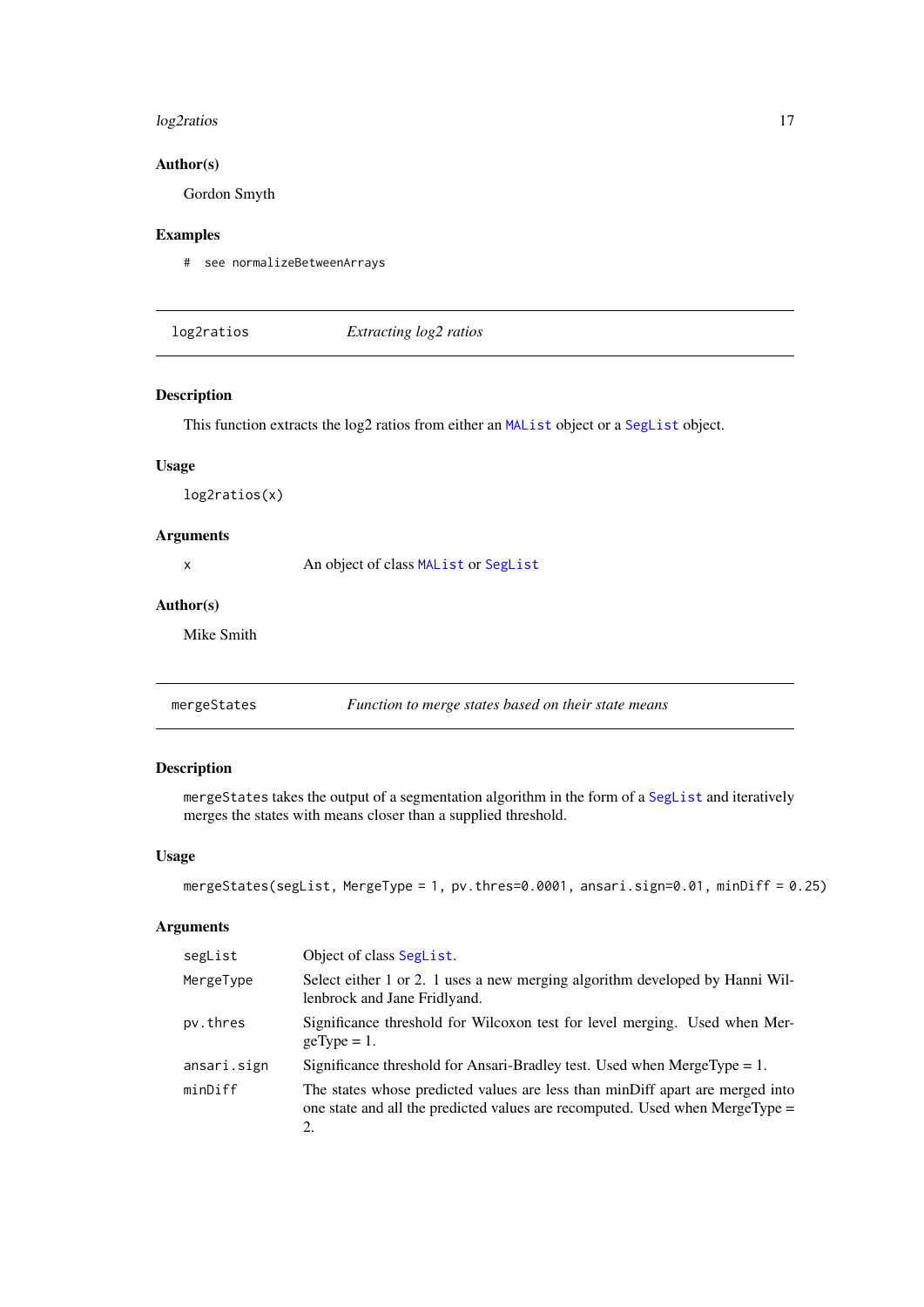#### <span id="page-17-0"></span>Details

This function is intended to reduce effect of the possible small magnitude technological artifacts on the structure determination.

## Value

A [SegList](#page-0-0) object is returned with the merged states stored in the pred list.

## Author(s)

Jane Fridlyand

## References

Application of Hidden Markov Models to the analysis of the array CGH data, Fridlyand et.al., *JMVA*, 2004

# See Also

[SegList](#page-0-0), [runHomHMM](#page-24-1), [runGLAD](#page-23-1), [runDNAcopy](#page-22-1)

<span id="page-17-1"></span>plotSegmentedGenome *Plots the genome*

#### Description

Basic plot of the log2 ratios for each array ordered along the genome.

#### Usage

```
plotsegmentedGenome(..., \text{ array = 1, naut = 22, Y = FALSE, X})= FALSE, status, values, pch, cex, col, chrominfo =
                 chrominfo.Mb, ylim = c(-2, 2), ylb = "Log2Ratio",
                 chrom.to.plot = NA, xlim = c(0, NA), colors = NULL,
mark.regions = FALSE, main = NA)
```

| $\cdots$ | Objects of class SegList                                                                                                                                                                                         |
|----------|------------------------------------------------------------------------------------------------------------------------------------------------------------------------------------------------------------------|
| array    | integer of the array (sample) to be plotted.                                                                                                                                                                     |
| naut     | number of autosomes in the organism                                                                                                                                                                              |
| Y        | TRUE if chromosome Y is to be plotted, FALSE otherwise                                                                                                                                                           |
| X        | TRUE if chromosome X is to be plotted, FALSE otherwise                                                                                                                                                           |
| status   | character vector giving the control status of each spot on the array, of same<br>length as the number of rows of log2ratios(input). If omitted, all points are<br>plotted in the default color, symbol and size. |
| values   | character vector giving values of status to be highlighted on the plot. Defaults<br>to unique values of status. Ignored if there is no status vector.                                                            |
| pch      | vector or list of plotting characters. Default to integer code 16. Ignored is there<br>is no status vector.                                                                                                      |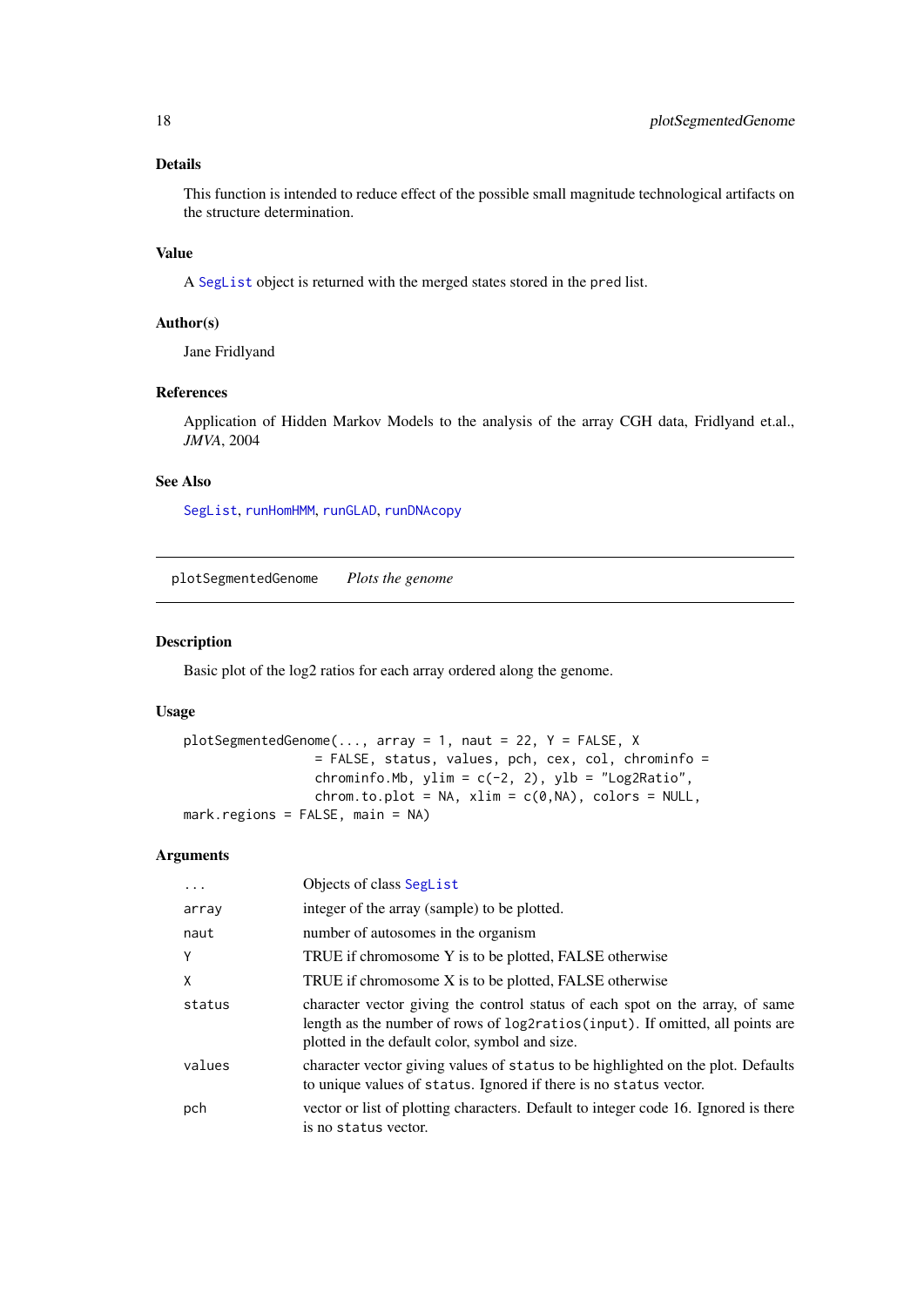<span id="page-18-0"></span>

| col           | numeric or character vector of colors, of the same length as values. Defaults to<br>1: length (values). Ignored if there is no status vector.                                                  |
|---------------|------------------------------------------------------------------------------------------------------------------------------------------------------------------------------------------------|
| cex           | numeric vector of plot symbol expansions, of the the same length as values.<br>Defaults to 0.2 for the most common status value and 1 for the others. Ignored<br>if there is no status vector. |
| chrominfo     | a chromosomal information associated with the mapping of the data.                                                                                                                             |
| ylim          | Minimum y-scale to use for plotting.                                                                                                                                                           |
| chrom.to.plot | Specify which chromosome to plot                                                                                                                                                               |
| ylb           | label for the Y-axis.                                                                                                                                                                          |
| xlim          | limits for the x-axis                                                                                                                                                                          |
| colors        | vector of colors to plot segmented states of each SegList passed to the function.                                                                                                              |
| mark.regions  | Boolean. If true will colour code the segmentation plot using the informa-<br>tion stored in \\$regions and generated by bayesCGH:: nudSegmentation, or an<br>equivalent method.               |
| main          | Specify the title of the plot                                                                                                                                                                  |

## Details

The status vector is intended to specify the control status of each spot, for example "gene", "ratio control", "house keeping gene", "buffer" and so on. The vector is usually computed using the function controlStatus and a spot-types file. However the function may be used to highlight any subset of spots.

#### Author(s)

Mike Smith

#### See Also

[genomePlot](#page-11-1) [SegList](#page-0-0)

<span id="page-18-1"></span>processCGH *Process data in an MAList*

#### Description

This function takes object of class MAList and it re-orders and filters clones based on their mapping information and proportion missing. It also average duplicated clones and imputes missing values for clones that are still NA after the filtering step. Note that imputation will only take place if duplicated clones are removed.

```
processCGH(input, maxChromThreshold = 22, minChromThreshold = 1,
           method.of.averaging = NULL, ID = "ID", prop.missing = 0.1)
```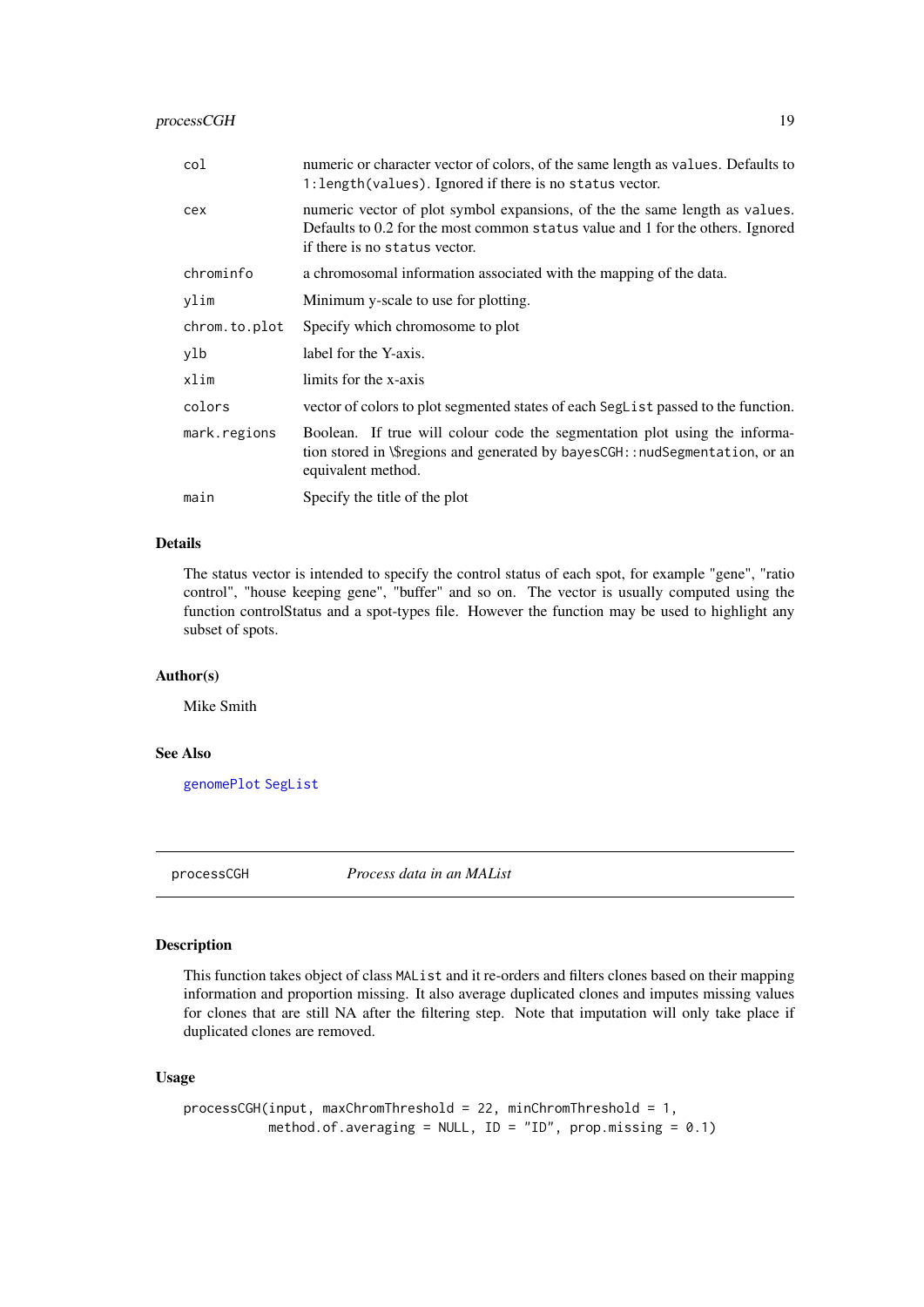#### <span id="page-19-0"></span>Arguments

| maxChromThreshold |                                                                                                                                                                                                                                                                                   |  |  |
|-------------------|-----------------------------------------------------------------------------------------------------------------------------------------------------------------------------------------------------------------------------------------------------------------------------------|--|--|
|                   | Chromosomes are ordered and numbered as usual, except for X and Y chromo-<br>some, which in for Homo sapiens genome have numbers 23 and 24 respectively,<br>in for Mus musculus 20 and 21, etc. Remove chromosomes from segmentation                                              |  |  |
|                   | analysis which are greater than this value.                                                                                                                                                                                                                                       |  |  |
| minChromThreshold |                                                                                                                                                                                                                                                                                   |  |  |
|                   | Chromosomes are ordered and numbered as usual, except for X and Y chromo-<br>some, which in for Homo sapiens genome have numbers 23 and 24 respectively,<br>in for Mus musculus 20 and 21, etc. Remove chromosomes from segmentation<br>analysis which are lower than this value. |  |  |
|                   | method.of.averaging                                                                                                                                                                                                                                                               |  |  |
|                   | If left as the default no combining of replicate spots takes place. Otherwise this<br>should specify a function which takes a vector of duplicates and combines them<br>into a single value.                                                                                      |  |  |
| ID                | Name of column in RG\$genes corresponding to the clone names. For most<br>data the default will work, however for affy data the value for ID should be<br>"CloneName"                                                                                                             |  |  |
| prop.missing      | For each probe the proportion of NA's is calculated, and the probe is kept for<br>further analysis if the proportion of NA's is less than missing prop                                                                                                                            |  |  |

#### Value

Object of class [SegList](#page-0-0)

## Author(s)

Jane Fridlyand, Peter Dimitrov, John Marioni and Mike Smith

input Object of class [MAList](#page-0-0) or [RGList](#page-0-0)

#### See Also

[MAList](#page-0-0)

read.clonesinfo *Reading chromsome and positional information about each clone.*

# Description

Function to read the chromosomal position information of each clone and incorporate it into the genes data.frame of the relevant object.

```
read.clonesinfo(file, RG, path = NULL, sep="\t", quote="\"")
```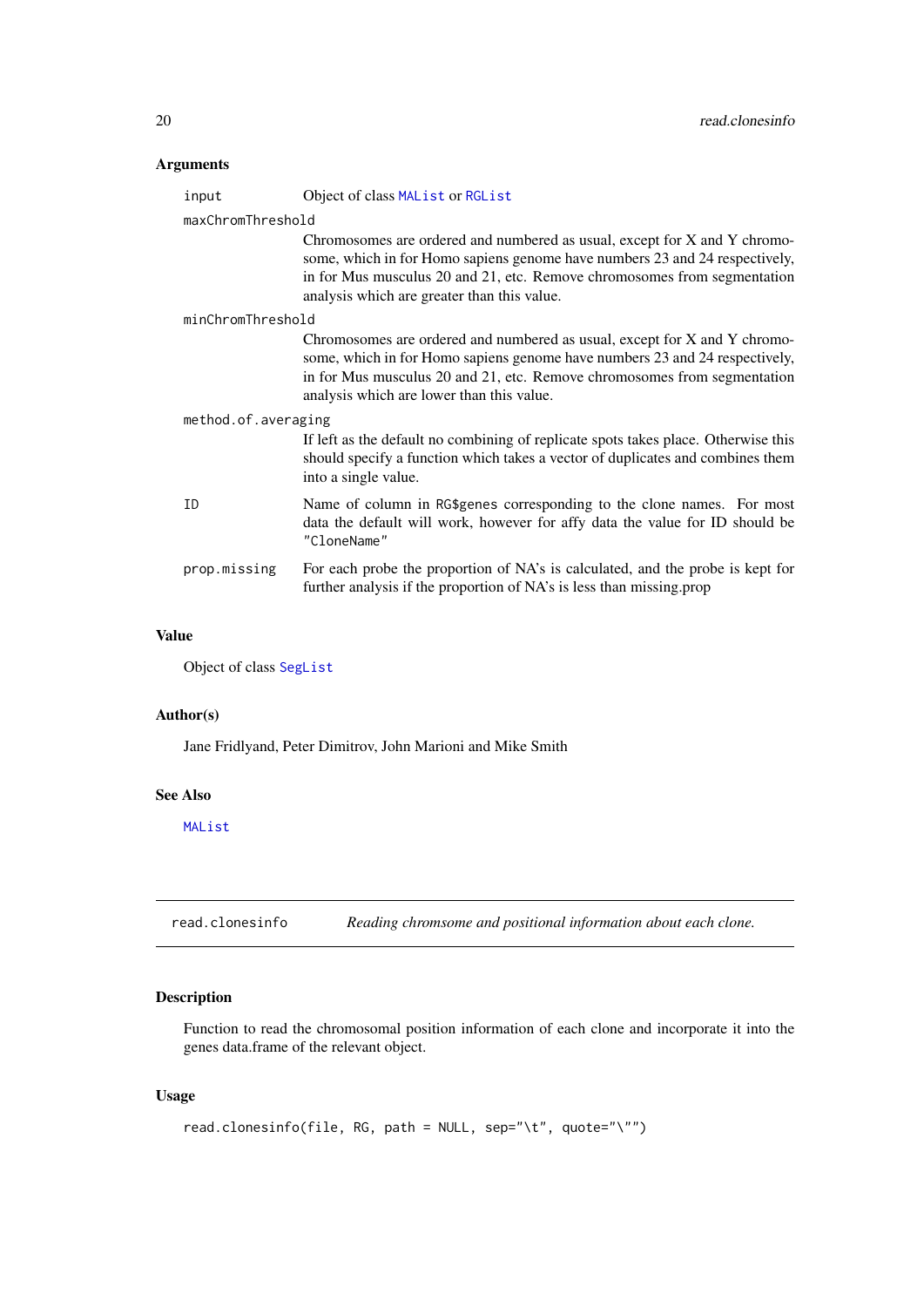#### <span id="page-20-0"></span>readPositionalInfo 21

## Arguments

| file  | Name of the file containing the chromosomal information.                                       |
|-------|------------------------------------------------------------------------------------------------|
| RG    | Object containing a \\$genes data.frame that the information should be incorpo-<br>rated into. |
| path  | Path to the chromosomal information file.                                                      |
| sep   | Identifying the column seperator in the designated file.                                       |
| quote | Identifying the quotation character used in the designated file.                               |

## Author(s)

Mike Smith

readPositionalInfo *readPositionalInfo*

#### Description

This function automatically inserts information about the chromosomal positional of a clone into the \\$genes matrix of an RGList or MAList. This information is used in all the available segmentation methods as well as many of the plotting functions available in snapCGH.

#### Usage

```
readPositionalInfo(input, source, path = NULL)
```
## Arguments

| input  | An object of class RGL ist or MAL ist                                                                                                                                                                                                               |
|--------|-----------------------------------------------------------------------------------------------------------------------------------------------------------------------------------------------------------------------------------------------------|
| source | Defines which platform or technology this data was produced on. Currently<br>supported options are: "aglient", "bluefuse", "nimblegen". This list will be ex-<br>panded in time.                                                                    |
| path   | Optional parameter to specify where the original data is stored. Defaults to the<br>current working directory. This option is only required for reading "bluefuse"<br>data at the moment, as chromosome information isn't read by limma as default. |

| removeByWeights | Remove clones based on a weights matrix |  |
|-----------------|-----------------------------------------|--|
|-----------------|-----------------------------------------|--|

## Description

An example function to be used by the filterClones method. This function takes an MA list, a weights matrix and a threshold and returns the indices of any clones with weight below the threshold.

```
removeByWeights(MA, weights=MA$weights, threshold = 0.2)
```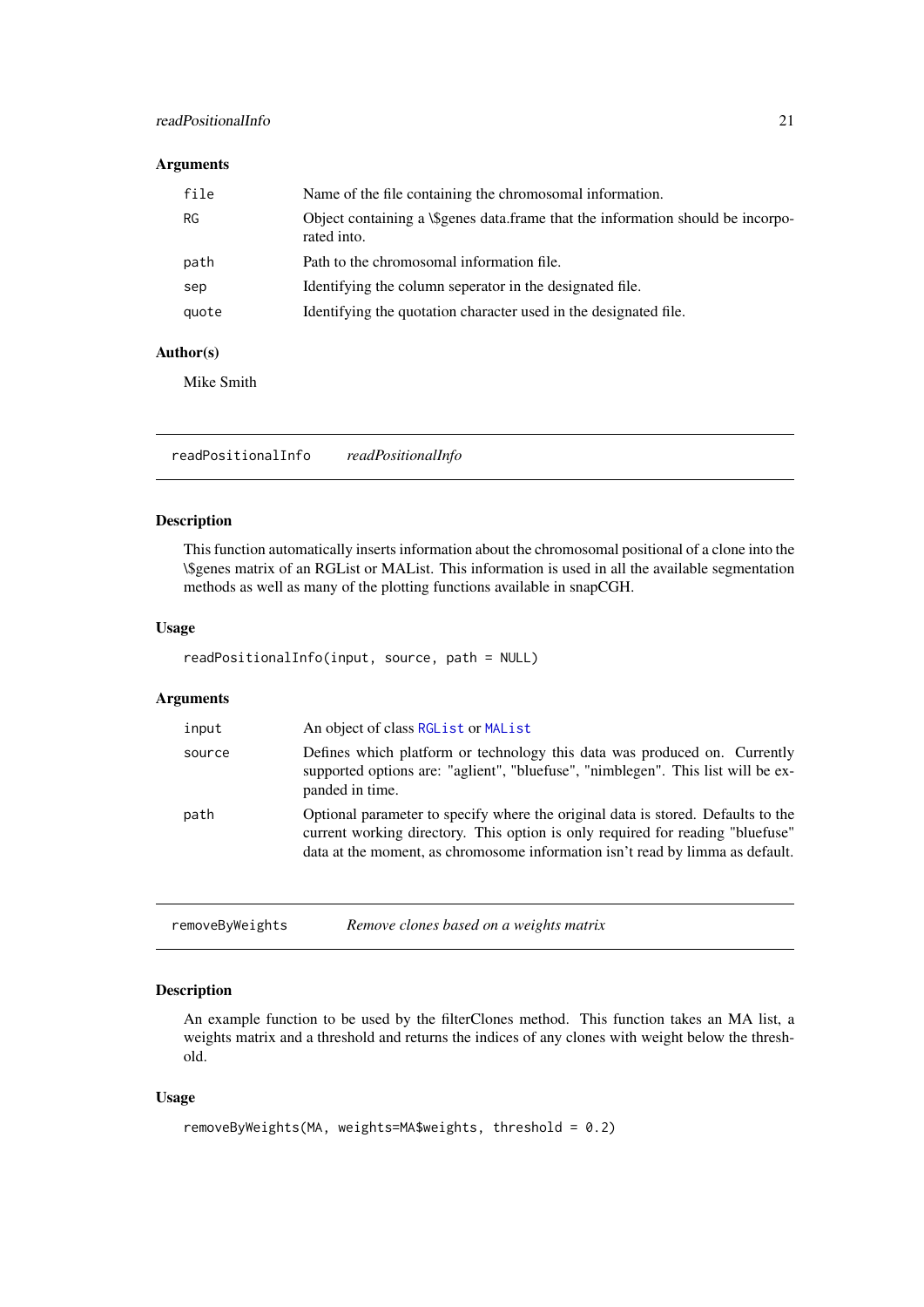## Arguments

| MA        | An object of class MAList                                              |
|-----------|------------------------------------------------------------------------|
| weights   | A matrix with the same dimensions as MA containing weight information. |
| threshold | Threshold value. Any clones with weight below this are removed.        |

# Author(s)

Mike Smith

## See Also

[filterClones](#page-6-1)

runBioHMM *This function implements the BioHMM*

## Description

This function reads in a dataset of log2 ratios and the corresponding clone and covariate information. It calculates a heterogeneous HMM when there are 1,2,3,4 or 5 underlying states and chooses between them using either the AIC or BIC. It then assigns clones using a modified version of the Viterbi algorithm.

# Usage

```
runBioHMM(input, useCloneDists = TRUE, covariates, criteria="AIC", delta=NA
,var.fixed=FALSE, epsilon = 1e-06, numiter = 30000)
```

| input         | An object of class MAListor SegList                                                                                                                                                                                                                                                                                                                                                                                                                                                                                                                                                                                                                                                              |
|---------------|--------------------------------------------------------------------------------------------------------------------------------------------------------------------------------------------------------------------------------------------------------------------------------------------------------------------------------------------------------------------------------------------------------------------------------------------------------------------------------------------------------------------------------------------------------------------------------------------------------------------------------------------------------------------------------------------------|
| useCloneDists | Boolean stating whether the distance between clones should be incorportated<br>into the HMM. If false then the HMM becomes homogeneous.                                                                                                                                                                                                                                                                                                                                                                                                                                                                                                                                                          |
| covariates    | This is a data frame containing information about covariate factors. The first two<br>columns should be Chrom (giving the chromosome on which a clone is located)<br>and Mb (giving the position of the chromosome along a particular chromosome<br>in Megabases). The order should be the same as that described above with the<br>following crucial difference. No covariate information about the first clone is<br>used in the segmentation. Hence, for each chromosome, there should be one<br>less row in the covariate dataframe than in the datainfo dataframe corresponding<br>to this missing chromosome. This is important if the transition matrix is to be<br>calculated correctly. |
| criteria      | Options are AIC or BIC depending upon which we want to use to distinguish<br>between the number of states                                                                                                                                                                                                                                                                                                                                                                                                                                                                                                                                                                                        |
| delta         | A variable to be assigned if the BIC is used.                                                                                                                                                                                                                                                                                                                                                                                                                                                                                                                                                                                                                                                    |
| var.fixed     | Logical variable - TRUE if you want to tie the variance to be the same across all<br>states. Defaults to FALSE                                                                                                                                                                                                                                                                                                                                                                                                                                                                                                                                                                                   |
| epsilon       | Stopping criterion for the optimization algorithm.                                                                                                                                                                                                                                                                                                                                                                                                                                                                                                                                                                                                                                               |
| numiter       | Number of iterations to be used in the optimization algorithm.                                                                                                                                                                                                                                                                                                                                                                                                                                                                                                                                                                                                                                   |

<span id="page-21-0"></span>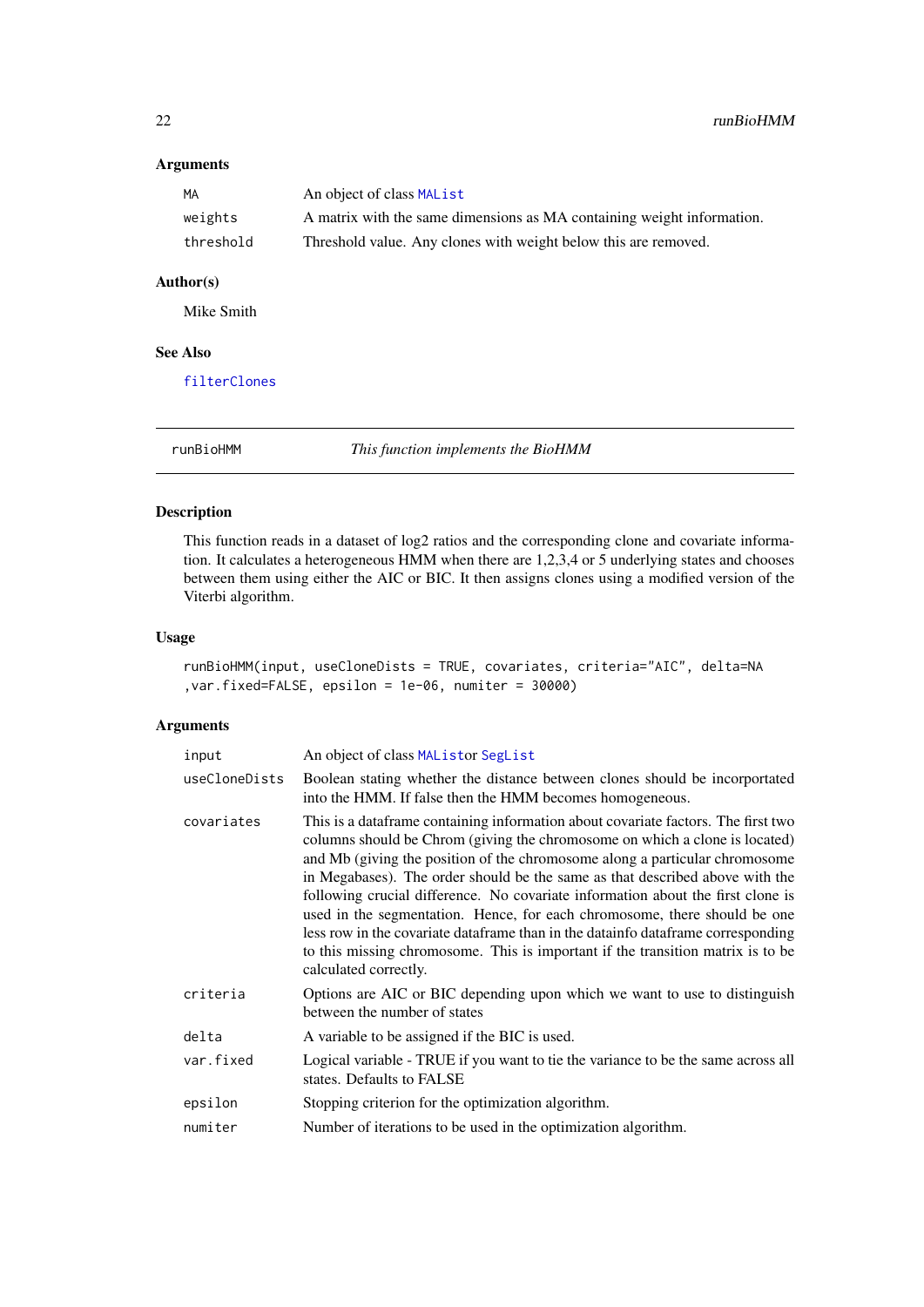#### <span id="page-22-0"></span>runDNAcopy 23

## Value

The model returns an object of class [SegList](#page-0-0).

#### Author(s)

John Marioni and Mike Smith

#### References

Marioni, J.C., Thorne, N.P., Tavar\'e, S., BioHMM: a heterogeneous Hidden Markov Model for segmenting array CGH data, submitted

<span id="page-22-1"></span>

| runDNAcopy | Results of segmenting an MAList data object using the DNAcopy li- |
|------------|-------------------------------------------------------------------|
|            | brary                                                             |

# Description

The results of segmenting data from copy number array experiments from programs such as circular binary segmentation (CBS). This function requires the library DNAcopy to be loaded.

#### Usage

```
runDNAcopy(input, smooth.region=2, outlier.SD.scale = 4, smooth.SD.scale = 2,
  trim=0.025, alpha = 0.01, p.method = c("hybrid", "perm"), kmax = 25, nmin = 200,
  undo.splits = c("none", "prune", "sdundo"), undo.prune = <math>0.05</math>, undo.SD = 3,nperm = 10000, eta = 0.05)
```

| input            | An object of class MAList or SegList                                                                                                                                                                                                                                                                                  |
|------------------|-----------------------------------------------------------------------------------------------------------------------------------------------------------------------------------------------------------------------------------------------------------------------------------------------------------------------|
| smooth.region    | number of points to consider on the left and the right of a point to detect it as an<br>outlier.                                                                                                                                                                                                                      |
| outlier.SD.scale |                                                                                                                                                                                                                                                                                                                       |
|                  | the number of SDs away from the nearest point in the smoothing region to call<br>a point an outlier.                                                                                                                                                                                                                  |
| smooth.SD.scale  |                                                                                                                                                                                                                                                                                                                       |
|                  | the number of SDs from the median in the smoothing region where a smoothed<br>point is positioned.                                                                                                                                                                                                                    |
| trim             | proportion of data to be trimmed for variance calculation for smoothing outliers<br>and undoing splits based on SD.                                                                                                                                                                                                   |
| alpha            | significance levels for the test to accept change-points.                                                                                                                                                                                                                                                             |
| p.method         | method used for p-value computation. For the "perm" method the p-value is<br>based on full permutation. For the "hybrid" method the maximum over the entire<br>region is split into maximum of max over small segments and max over the rest.<br>Approximation is used for the larger segment max. Default is hybrid. |
| kmax             | the maximum width of smaller segment for permutation in the hybrid method.                                                                                                                                                                                                                                            |
| nmin             | the minimum length of data for which the approximation of maximum statistic<br>is used under the hybrid method.                                                                                                                                                                                                       |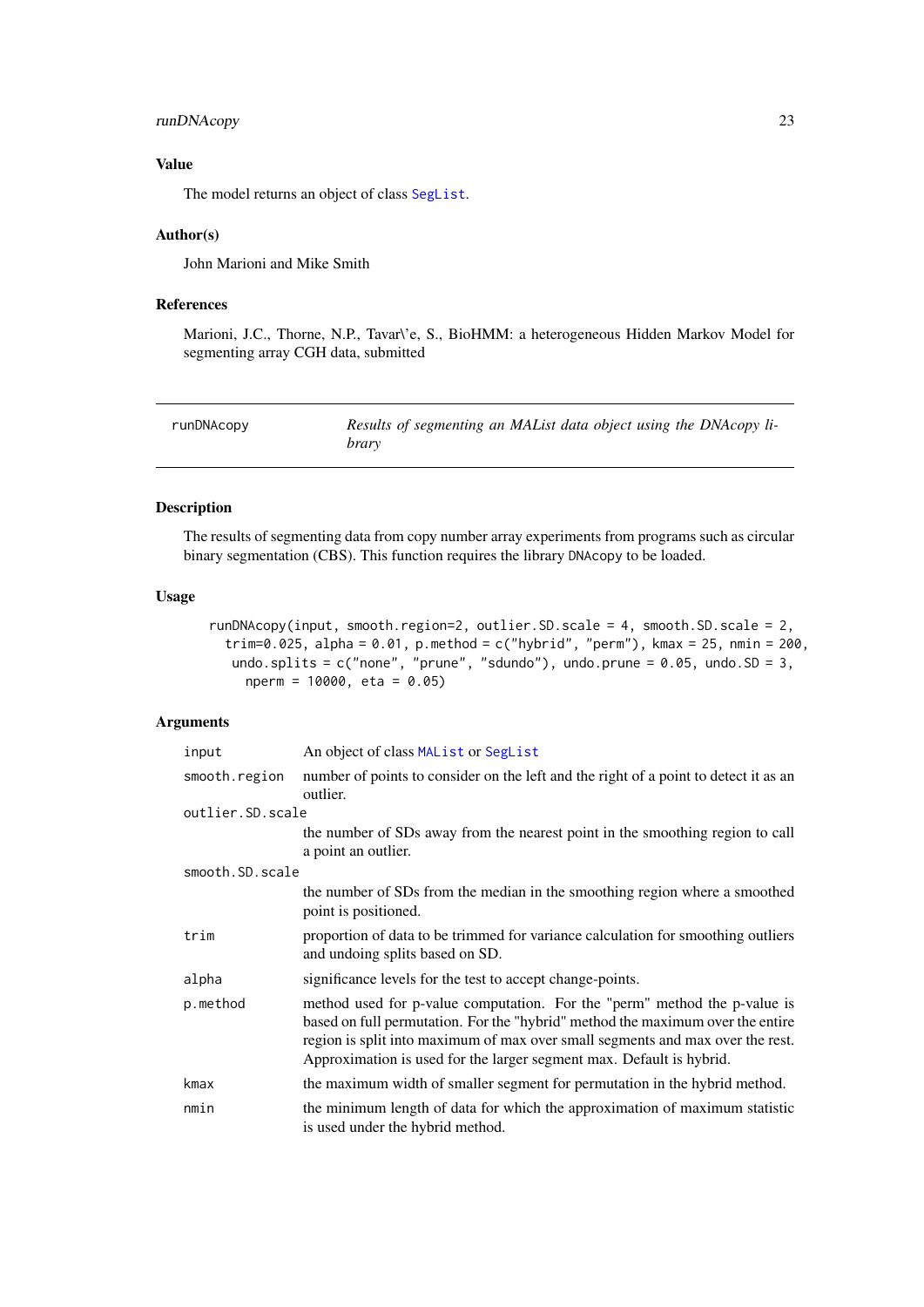<span id="page-23-0"></span>

| undo.splits | A character string specifying how change-points are to be undone, if at all. De-<br>fault is "none". Other choices are "prune", which uses a sum of squares criterion,<br>and "sdundo", which undoes splits that are not at least this many SDs apart. |
|-------------|--------------------------------------------------------------------------------------------------------------------------------------------------------------------------------------------------------------------------------------------------------|
| undo.prune  | the proportional increase in sum of squares allowed when eliminating splits if<br>undo.splits="prune".                                                                                                                                                 |
| undo.SD     | the number of SDs between means to keep a split if undo.splits="sdundo".                                                                                                                                                                               |
| nperm       | number of permutations used for p-value computation.                                                                                                                                                                                                   |
| eta         | the probability to declare a change conditioned on the permuted statistic exceed-<br>ing the observed statistic exactly $j (= 1,,nperm*alpha)$ times.                                                                                                  |

#### Value

The function returns an object of class [SegList](#page-0-0)

#### Author(s)

Mike Smith, based upon DNAcopy help files written by E. S. Venkatraman and Adam Olshen

#### See Also

[segment](#page-0-0) [MAList](#page-0-0) [runHomHMM](#page-24-1) [runGLAD](#page-23-1) [SegList](#page-0-0)

<span id="page-23-1"></span>

| runGLAD | Results of segmenting an aCGHList data object using the GLAD li- |
|---------|------------------------------------------------------------------|
|         | brary                                                            |

# Description

This function allows the detection of breakpoints in genomic profiles obtained by array CGH technology and affects a status (gain, normal or lost) to each clone. It requires that the library GLAD is loaded.

#### Usage

```
runGLAD(input, smoothfunc="lawsglad", base=FALSE, sigma = NULL, bandwidth=10,
round=2, lambdabreak=8, lambdacluster=8, lambdaclusterGen=40,
type="tricubic", param=c(d=6), alpha=0.001, method="centroid",
nmax=8, verbose=FALSE, ...)
```

| input      | An object of class MAL ist or Seglist                                                                                                       |
|------------|---------------------------------------------------------------------------------------------------------------------------------------------|
| smoothfunc | Type of algorithm used to smooth LogRatio by a piecewise constant function.<br>Choose either lawsglad, aws:: aws or aws:: laws.             |
| base       | If TRUE, the position of clone is the physical position onto the chromosome,<br>otherwise the rank position is used.                        |
| sigma      | Value to be passed to either argument sigmal of $aws$ : aws function or shape of<br>aws:: laws. If NULL, sigma is calculated from the data. |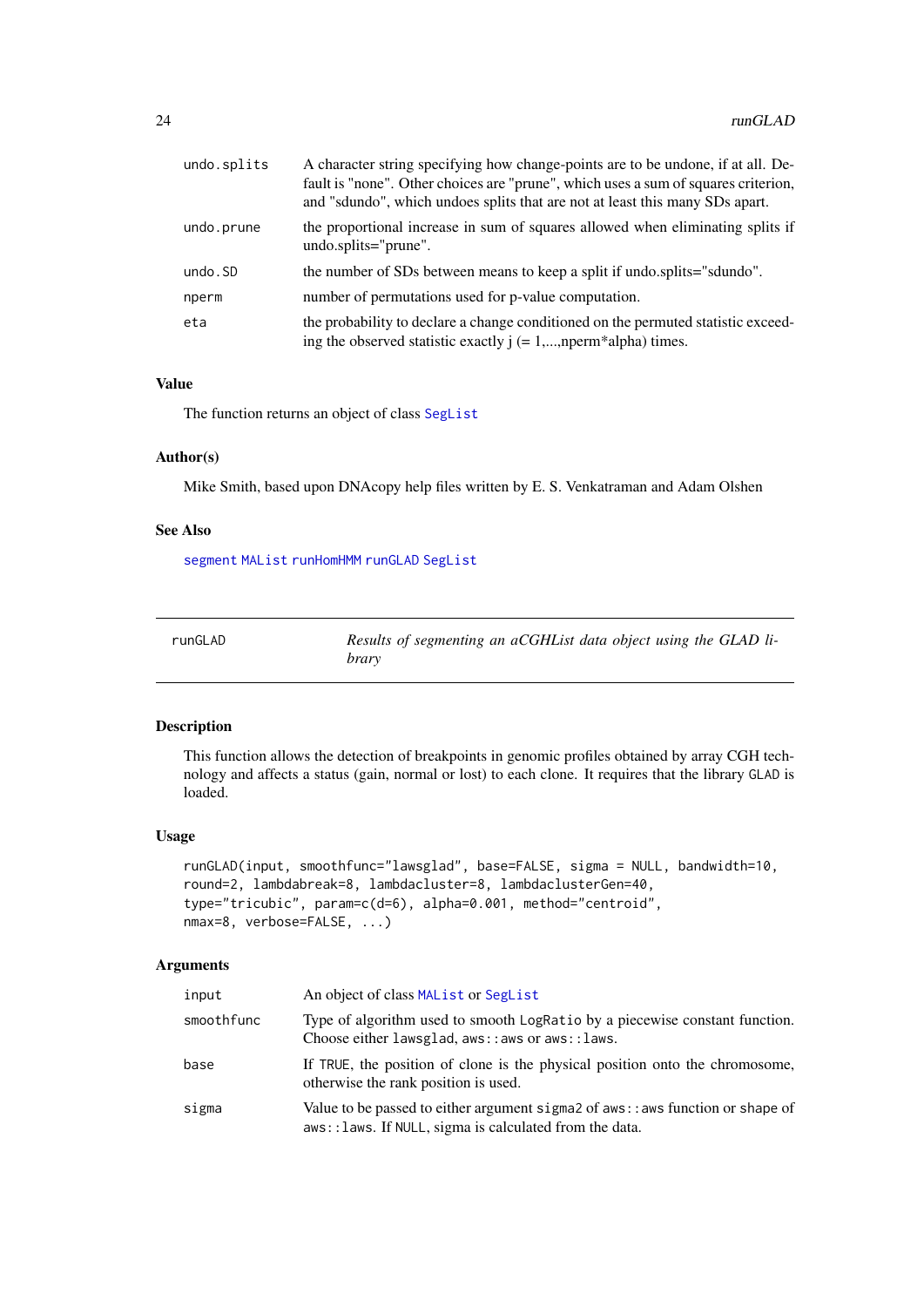<span id="page-24-0"></span>

| bandwidth        | Set the maximal bandwidth hmax in the aws::aws or aws:: laws function. For<br>example, if bandwidth=10 then the hmax value is set to $10^*X_N$ where $X_N$ is<br>the position of the last clone.             |  |
|------------------|--------------------------------------------------------------------------------------------------------------------------------------------------------------------------------------------------------------|--|
| round            | The smoothing results are rounded or not depending on the round argument.<br>The round value is passed to the argument digits of the round function.                                                         |  |
| lambdabreak      | Penalty term $(\lambda')$ used during the <b>Optimization of the number of breakpoints</b><br>step.                                                                                                          |  |
| lambdacluster    | Penalty term $(\lambda*)$ used during the <b>MSHR clustering by chromosome</b> step.                                                                                                                         |  |
| lambdaclusterGen |                                                                                                                                                                                                              |  |
|                  | Penalty term $(\lambda*)$ used during the HCSR clustering throughout the genome<br>step.                                                                                                                     |  |
| type             | Type of kernel function used in the penalty term during the Optimization of the<br>number of breakpoints step, the MSHR clustering by chromosome step and<br>the HCSR clustering throughout the genome step. |  |
| param            | Parameter of kernel used in the penalty term.                                                                                                                                                                |  |
| alpha            | Risk alpha used for the <b>Outlier detection</b> step.                                                                                                                                                       |  |
| method           | The agglomeration method to be used during the MSHR clustering by chro-<br>mosome and the HCSR clustering throughout the genome clustering steps.                                                            |  |
| nmax             | Maximum number of clusters $(N^*$ max) allowed during the the MSHR cluster-<br>ing by chromosome and the HCSR clustering throughout the genome clus-<br>tering steps.                                        |  |
| verbose          | If TRUE some information are printed                                                                                                                                                                         |  |
| .                |                                                                                                                                                                                                              |  |

# Details

For a detailed explanation of the GLAD algorithm please see the relevant section of the GLAD manual: [glad](#page-0-0)

# Value

The function returns an object of class [SegList](#page-0-0)

# See Also

[glad](#page-0-0) [MAList](#page-0-0) [runHomHMM](#page-24-1) [runDNAcopy](#page-22-1) [SegList](#page-0-0)

<span id="page-24-1"></span>runHomHMM *A function to fit unsupervised Hidden Markov model*

## Description

This function fits an unsupervised Hidden Markov model to a given [MAList](#page-0-0) or [SegList](#page-0-0)

```
runHomHMM(input, vr = 0.01,
               maxiter = 100, criteria = "AIC", delta = NA,
               full.output = FALSE, eps = 0.01)
```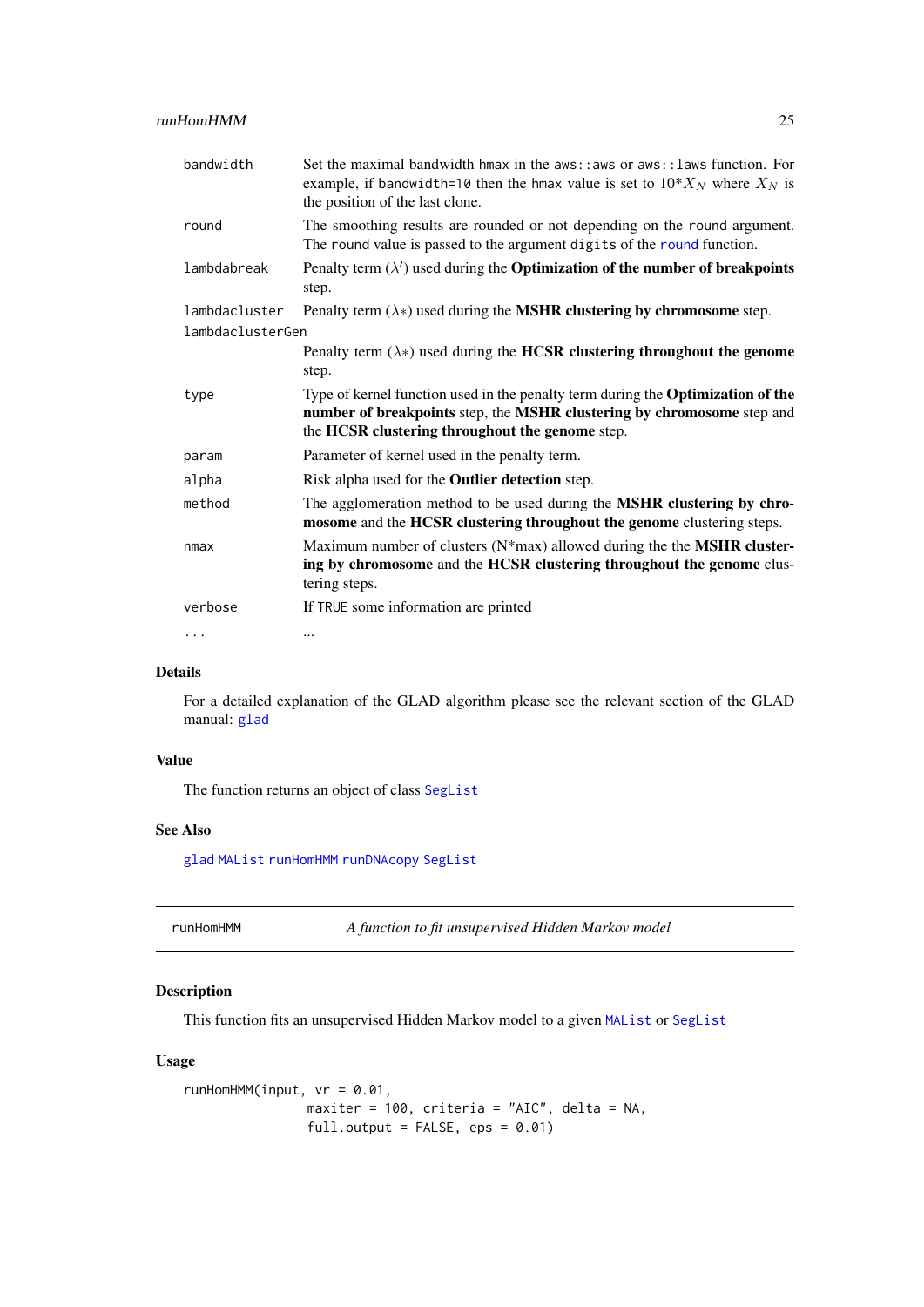## <span id="page-25-0"></span>Arguments

| input       | an object of class MAL ist or SegList                                                                                          |
|-------------|--------------------------------------------------------------------------------------------------------------------------------|
| vr          | Gets passed to the function repeated::hidden as the pshape argument.                                                           |
| maxiter     | Gets passed to the function repeated: : hidden as the iterlim argument.                                                        |
| criteria    | Choice of which selection criteria should be used in the algorithm. The choices<br>are either AIC or BIC.                      |
| delta       | Delta value used of the BIC is selected. If no value is entered it defaults to 1.                                              |
| full.output | if true the SegList output includes a probability that a clone is in its assigned<br>state and a smoothed value for the clone. |
| eps         | parameter controlling the convergence of the EM algorithm.                                                                     |

# See Also

[runDNAcopy](#page-22-1) [runGLAD](#page-23-1) [SegList](#page-0-0)

| runTilingArray | Results of segmenting an MAList data object using the Picard et al |
|----------------|--------------------------------------------------------------------|
|                | algorithm found in the tilingArray library                         |

# Description

Wrapper calling the Tiling Array segmentation algorithm on an MAList object. This function requires the library DNAcopy to be loaded.

## Usage

```
runTilingArray(input, maxSeg = 5, maxk = 200, criteria = "BIC")
```
## Arguments

| input    | An object of class MAL ist or Seglist                                                        |
|----------|----------------------------------------------------------------------------------------------|
| maxSeg   | integer of length 1, maximum number of segments $(= 1 +$ maximum number of<br>change points) |
| maxk     | integer of length 1, maximum length of a single segment                                      |
| criteria | Criteria for model selection. Options are "none", "AIC" and "BIC" (default)                  |

# Value

The function returns an object of class [SegList](#page-0-0)

#### Author(s)

Mike Smith

#### See Also

[segment](#page-0-0) [MAList](#page-0-0) [runHomHMM](#page-24-1) [runGLAD](#page-23-1) [SegList](#page-0-0)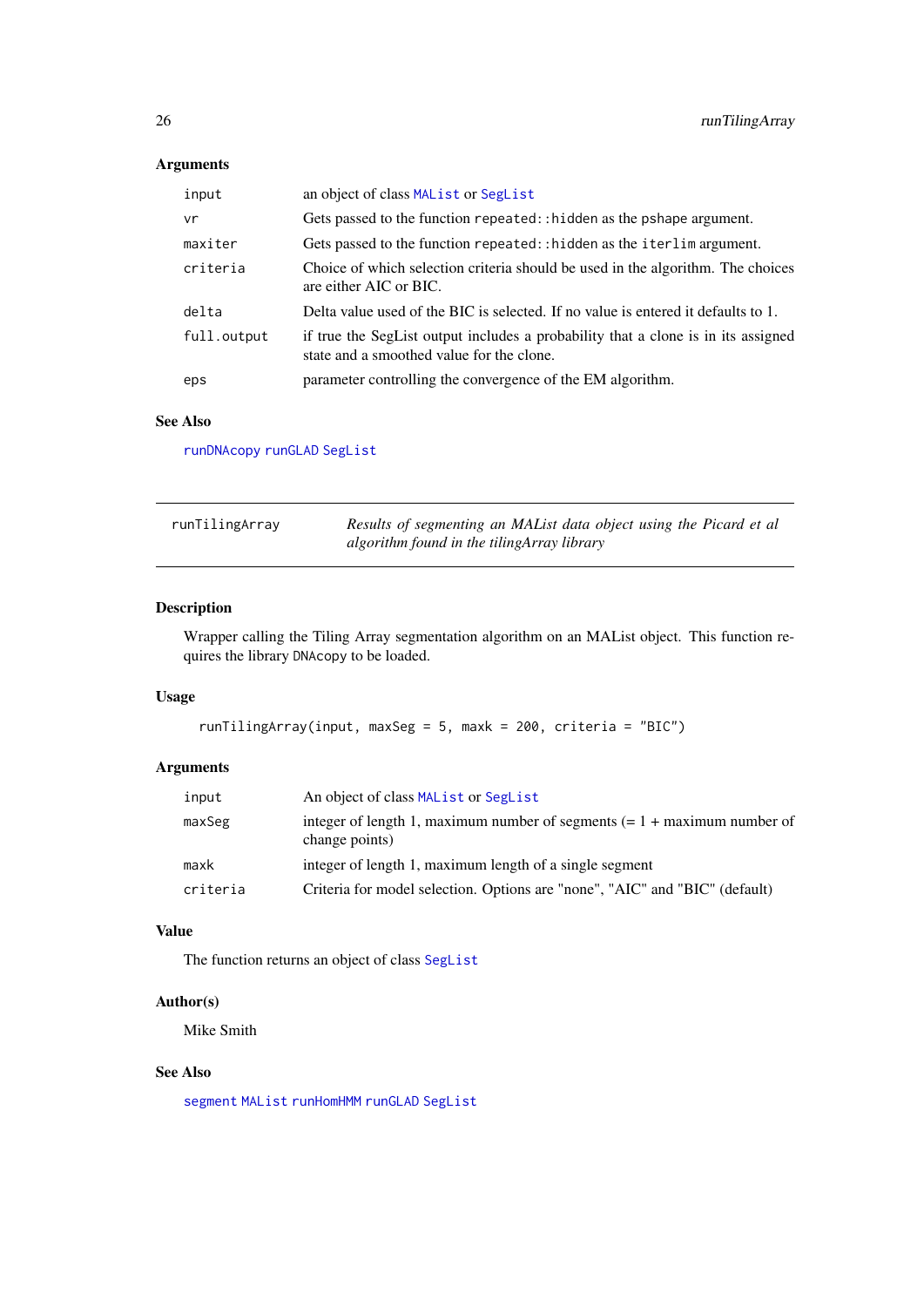<span id="page-26-0"></span>SegList-class *Segmentation States - class*

#### Description

A list based class for storing the results of a segmentation algorithm. They are generally created by running one of the following functions [runHomHMM](#page-24-1), [runGLAD](#page-23-1) or [runDNAcopy](#page-22-1) on an [MAList](#page-0-0) object.

#### Slots/List Components

Objects should contain the following list components:

| pred:        | Predicted value of the state.                                                                          |
|--------------|--------------------------------------------------------------------------------------------------------|
| disp:        | Dispersion.                                                                                            |
| obs:         | Observed value.                                                                                        |
| state:       | Numeric value.                                                                                         |
| nstates.hmm: | The number of states per chromosome. Each row represents a chromosome and each column is an array.     |
| genes:       | data. frame that contains the chromosome and position on the chromosome for each clone. Used for plott |

#### Optional:

|       | rpred: Smoothed value for the clone.                  |
|-------|-------------------------------------------------------|
| prob: | Probability of the clone being in the assigned state. |

#### Methods

SegLists can be subsetted and combined. They also return dimensions so functions such as [dim](#page-4-1), [nrow](#page-0-0) and [ncol](#page-0-0) are also defined. SegList inherits the [show](#page-0-0) method from the Limma class [LargeDataObject](#page-0-0). This means that the SegList will print in a relatively compact way.

#### Author(s)

Mike Smith

<span id="page-26-1"></span>

| simulateData | A function for simulating aCGH data and the corresponding clone |  |
|--------------|-----------------------------------------------------------------|--|
|              | lavout                                                          |  |

#### Description

This simulation scheme operates in two stages. Initially, we simulate the layout of clones before using a modified version of the scheme developed by Willenbrock et al., 2005 to generate the  $\log_2$ ratios. For each simulated clone layout we generate 20 sets of simulated  $\log_2$  ratios from one of five templates. Additionally, we also take account of the cellularity of the test sample in our simulation.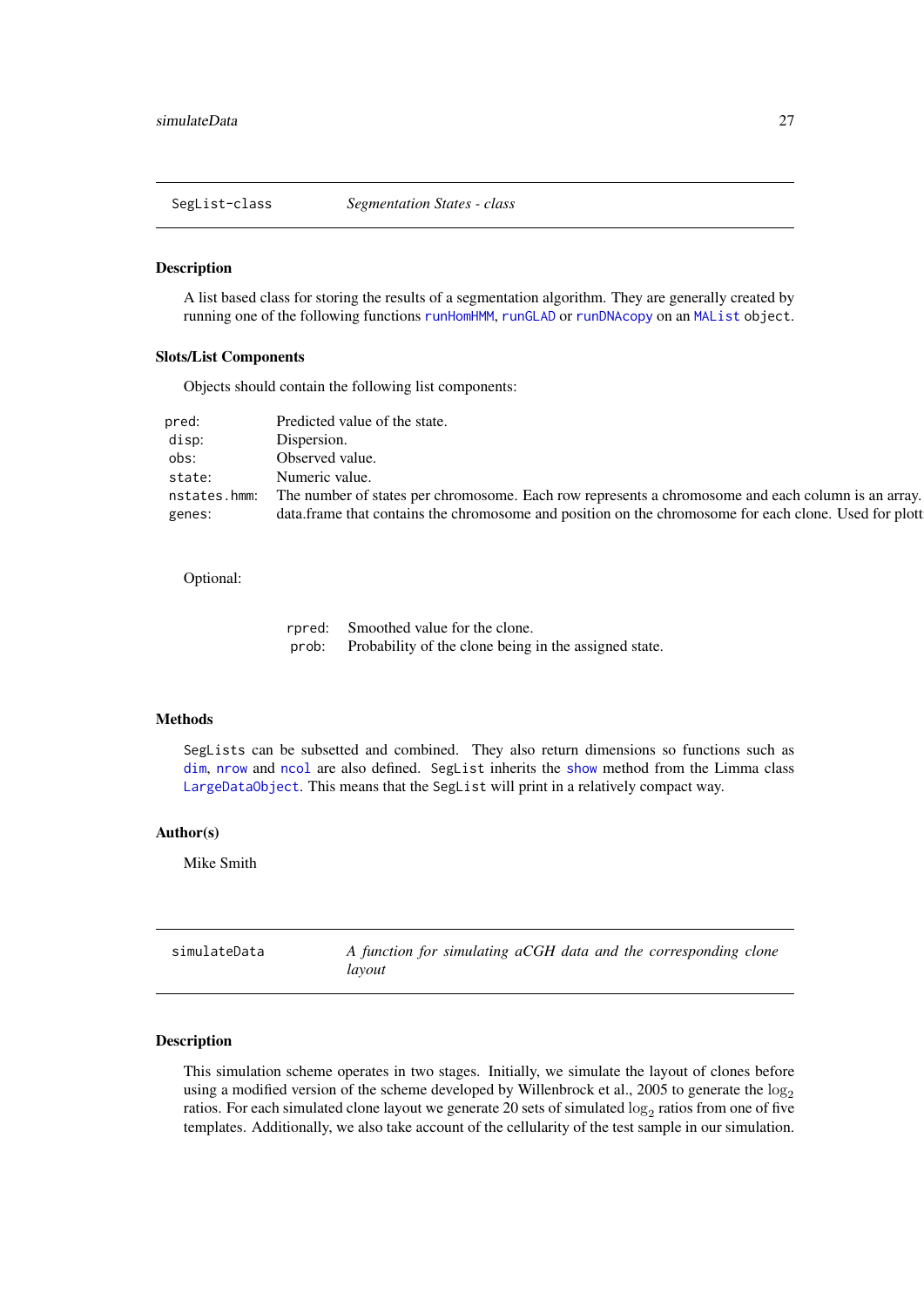# Usage

```
simulateData(nArrays = 20, chrominfo = NULL, prb.short.tiled = 0.5,
                 prb.long.tiled = 0.5, non.tiled.lower.res = 0.9,
                 non.tiled.upper.res = 1.1, length.clone.lower = 0.05,
                 length.clone.upper = 0.2, tiled.lower.res = -0.05,
                 tiled.upper.res = 0, sd = NULL, output = FALSE,
                 prb.proportion.tiled = c(0.2, 0.2, 0.2, 0.2, 0.2),
                 zerolengthnontiled = NULL, zerolengthtiled = NULL,
                 nonzerolengthnontiled = NULL, nonzerolengthtiled =
                 NULL, seed = 1)
```

| nArrays              | The number of arrays we want to simulate                                                                                                                                                                                                 |
|----------------------|------------------------------------------------------------------------------------------------------------------------------------------------------------------------------------------------------------------------------------------|
| chrominfo            | The information about chromosome length/centromere location to be used. De-<br>faults to the information provided in aCGH package of Jane Fridlyand and Peter<br>Dimitrov.                                                               |
| prb.short.tiled      |                                                                                                                                                                                                                                          |
|                      | The probability of a tiled region on the short arm of the simulated chromosome<br>(defaults to $0.5$ ).                                                                                                                                  |
| prb.long.tiled       | The probability of a tiled region on the long arm of the simulated chromosome<br>(defaults to $0.5$ ).                                                                                                                                   |
| non.tiled.lower.res  |                                                                                                                                                                                                                                          |
|                      | The lower limit for the distance (in Mbs) between adjacent clones in non-tiled<br>regions of the genome (defaults to 0.9Mb).                                                                                                             |
| non.tiled.upper.res  |                                                                                                                                                                                                                                          |
|                      | The upper limit for the distance (in Mbs) between adjacent clones in non-tiled<br>regions of the genome (defaults to 1.1Mb).                                                                                                             |
| length.clone.lower   |                                                                                                                                                                                                                                          |
|                      | The lower limit for the length (in Mbs) of a clone (this defaults to 0.05Mb).                                                                                                                                                            |
| length.clone.upper   |                                                                                                                                                                                                                                          |
|                      | The upper limit for the length (in Mbs) of a clone (this defaults to 0.2Mb).                                                                                                                                                             |
| tiled.lower.res      |                                                                                                                                                                                                                                          |
|                      | The lower limit for the distance (in Mbs) between adjacent clones in tiled regions<br>of the genome (defaults to -0.05Mb).                                                                                                               |
| tiled.upper.res      |                                                                                                                                                                                                                                          |
|                      | The upper limit for the distance (in Mbs) between adjacent clones in tiled regions<br>of the genome (defaults to 0Mb).                                                                                                                   |
| sd                   | The standard deviation of the simulated data in each of the states. Defaults to<br>being randomly sampled between 0.1 and 0.2.                                                                                                           |
| output               | A logical variable which is TRUE if you want the output to be written to txt files<br>in the present working directory. Defaults to FALSE.                                                                                               |
| prb.proportion.tiled |                                                                                                                                                                                                                                          |
|                      | Given that an arm of a chromosome contains a tiled region this variable (which<br>is a vector of length 5) gives the probability that $20,30,40,50$ or $100\%$ of the<br>chromosome is tiled. It defaults to $(0.2, 0.2, 0.2, 0.2, 0.2)$ |
| zerolengthnontiled   |                                                                                                                                                                                                                                          |
|                      | The empirical distribution for regions of the genome which are non-tiled and<br>contain no copy number gains or losses. Defaults to zero.length.distr.non.tiled                                                                          |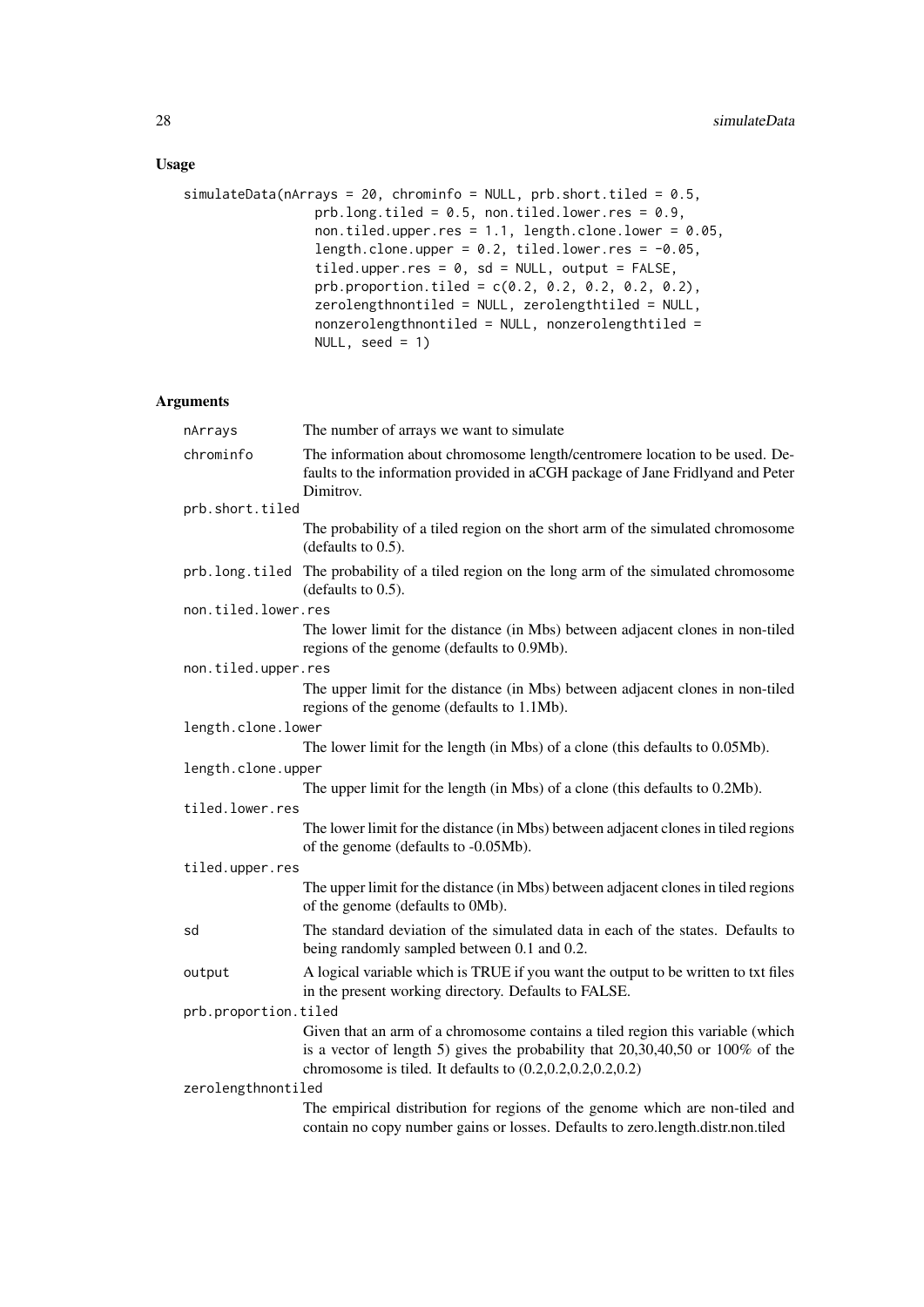#### <span id="page-28-0"></span>Viterbi.five 29

| zerolengthtiled       |                                                                                                                                                                     |
|-----------------------|---------------------------------------------------------------------------------------------------------------------------------------------------------------------|
|                       | The empirical distribution for regions of the genome which are tiled and contain<br>no copy number gains or losses. Defaults to zero.length.distr.tiled             |
| nonzerolengthnontiled |                                                                                                                                                                     |
|                       | The empirical distribution for regions of the genome which are non-tiled and<br>contain no copy number gains or losses. Defaults to non.zero.length.distr.non.tiled |
| nonzerolengthtiled    |                                                                                                                                                                     |
|                       | The empiricial distribution for regions of the genome which are tiled and contain<br>copy number gains or losses. Defaults to non.zero.length.distr.tiled           |
| seed                  | Seed value allowing simulation to be reproduced if the same seed value is set.                                                                                      |

# Details

For more details see the article by Marioni and Thorne published in Bioinformatics.

## Value

The function returns a list containing the following elements.

| clones       | Gives the start, end and midpoint of the simulated clones.                                                                                                        |
|--------------|-------------------------------------------------------------------------------------------------------------------------------------------------------------------|
| class.output | A list of the true underlying state clones are assigned to for each of the twenty<br>simulations associated with each clone layout.                               |
| class.matrix | Defines the true underlying state clones are assigned to in each of the five classes                                                                              |
| classes      | Which of the five class outputs has been used to simulate the $log_2$ ratios                                                                                      |
| datamatrix   | A matrix containing twenty columns each of which contains the simulated $\log_2$<br>ratios associated with each of the simulations for a particular clone layout. |
| samples      | Gives information about the cellularity associated with each of the samples.                                                                                      |

# Author(s)

John Marioni and Natalie Thorne

# References

See the relevant article in Bioinformatics or the following website: www.damtp.cam.ac.uk/user/jcm68

| Viterbi.five | A scaled Viterbi algorithm for allocating clones to one of five under- |
|--------------|------------------------------------------------------------------------|
|              | <i>lying states.</i>                                                   |

# Description

A work horse of the fit.model function. It uses a scaled version of the Viterbi algorithm to allocate clones to one of five underlying states as fitted using a heterogeneous HMM.

# Usage

Viterbi.five(y, BFGS.output, BFGS.trans.mat)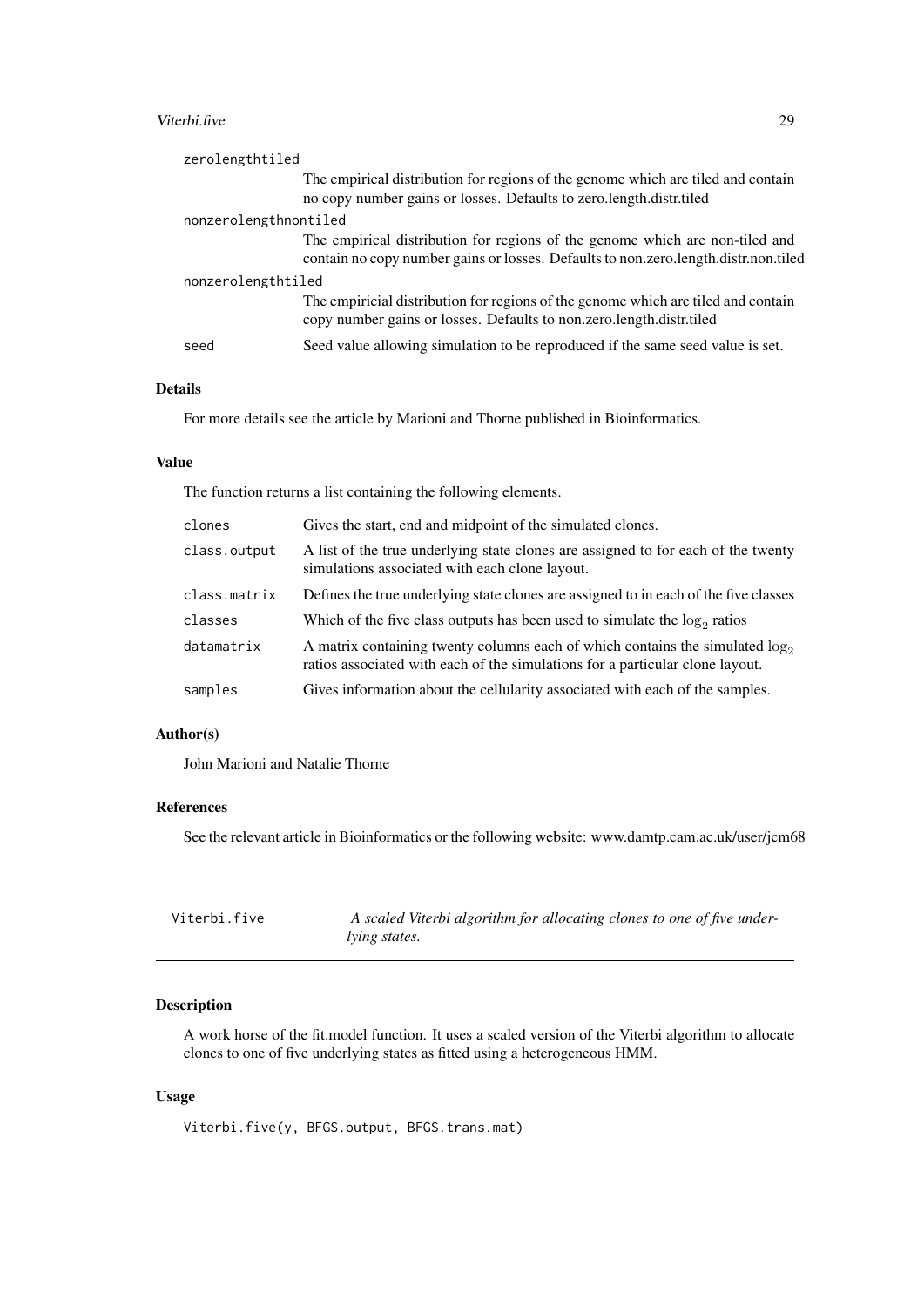## <span id="page-29-0"></span>Arguments

| V           | the data to be allocated to states                               |
|-------------|------------------------------------------------------------------|
| BFGS.output | The output obtained from the find.param.five function            |
|             | BFGS. trans. mat A list of the heterogeneous transition matrices |

# Value

A vector of numbers indicating to which state clones are allocated to.

#### Author(s)

John Marioni

Viterbi.four *A scaled Viterbi algorithm for allocating clones to one of four underlying states.*

## Description

A work horse of the fit.model function. It uses a scaled version of the Viterbi algorithm to allocate clones to one of four underlying states as fitted using a heterogeneous HMM.

## Usage

Viterbi.four(y, BFGS.output, BFGS.trans.mat)

## Arguments

| y           | the data to be allocated to states                               |
|-------------|------------------------------------------------------------------|
| BFGS.output | The output obtained from the find param four function            |
|             | BFGS. trans. mat A list of the heterogeneous transition matrices |

# Value

A vector of numbers indicating to which state clones are allocated to.

# Author(s)

John Marioni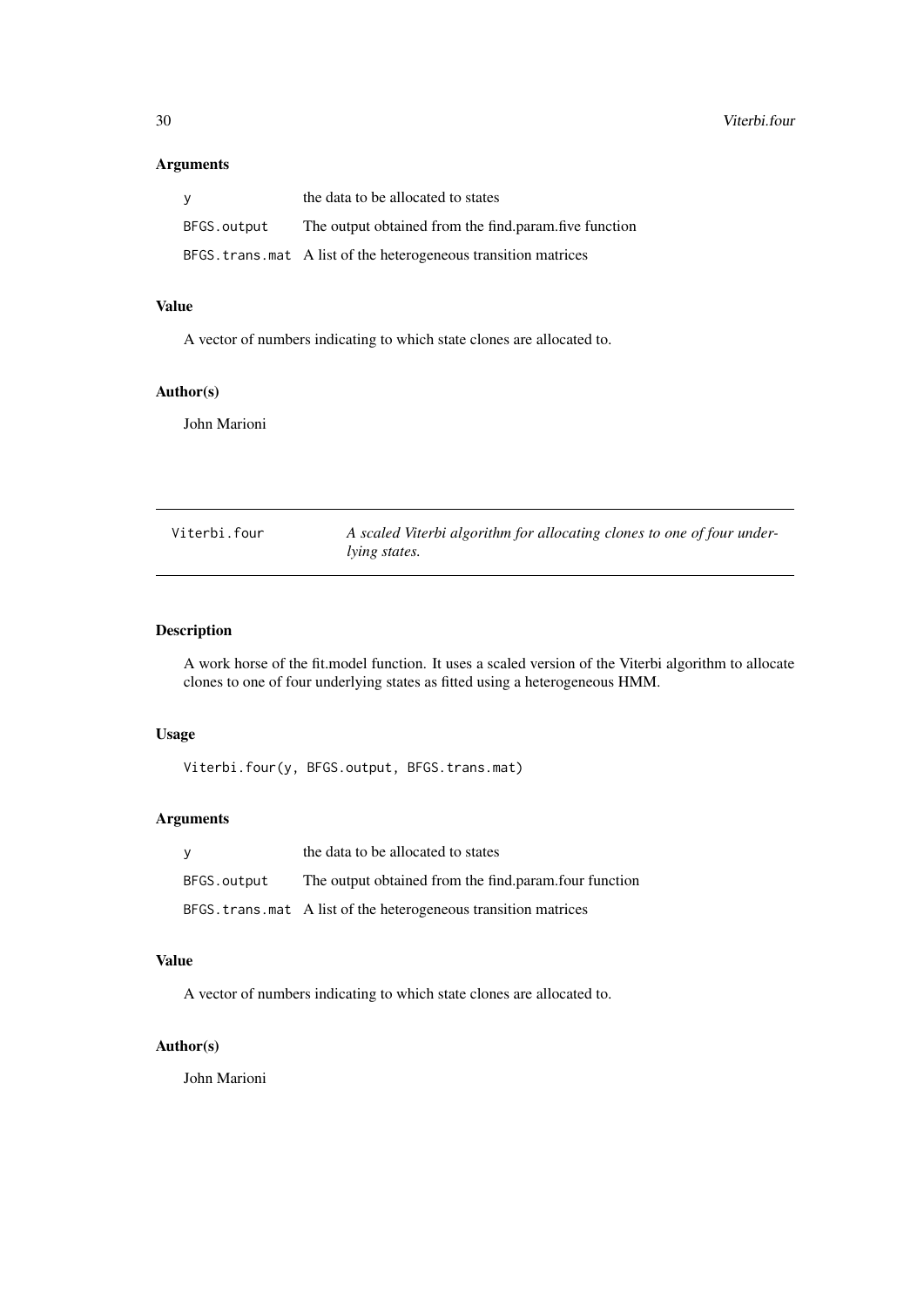<span id="page-30-0"></span>

| Viterbi.three | A scaled Viterbi algorithm for allocating clones to one of two under- |
|---------------|-----------------------------------------------------------------------|
|               | <i>lying states.</i>                                                  |

### Description

A work horse of the fit.model function. It uses a scaled version of the Viterbi algorithm to allocate clones to one of three underlying states as fitted using a heterogeneous HMM.

## Usage

```
Viterbi.three(y, BFGS.output, BFGS.trans)
```
## Arguments

| y           | the data to be allocated to states                     |
|-------------|--------------------------------------------------------|
| BFGS.output | The output obtained from the find.param.three function |
| BFGS.trans  | A list of the heterogeneous transition matrices        |

#### Value

A vector of numbers indicating to which state clones are allocated to.

### Author(s)

John Marioni

| Viterbi.two | A scaled Viterbi algorithm for allocating clones to one of two under- |
|-------------|-----------------------------------------------------------------------|
|             | <i>lying states.</i>                                                  |

## Description

A work horse of the fit.model function. It uses a scaled version of the Viterbi algorithm to allocate clones to one of two underlying states as fitted using a heterogeneous HMM.

# Usage

```
Viterbi.two(y, BFGS.output, BFGS.trans.mat)
```
### Arguments

| y           | the data to be allocated to states                               |
|-------------|------------------------------------------------------------------|
| BFGS.output | The output obtained from the find.param.two function             |
|             | BFGS. trans. mat A list of the heterogeneous transition matrices |

# Value

A vector of numbers indicating to which state clones are allocated to.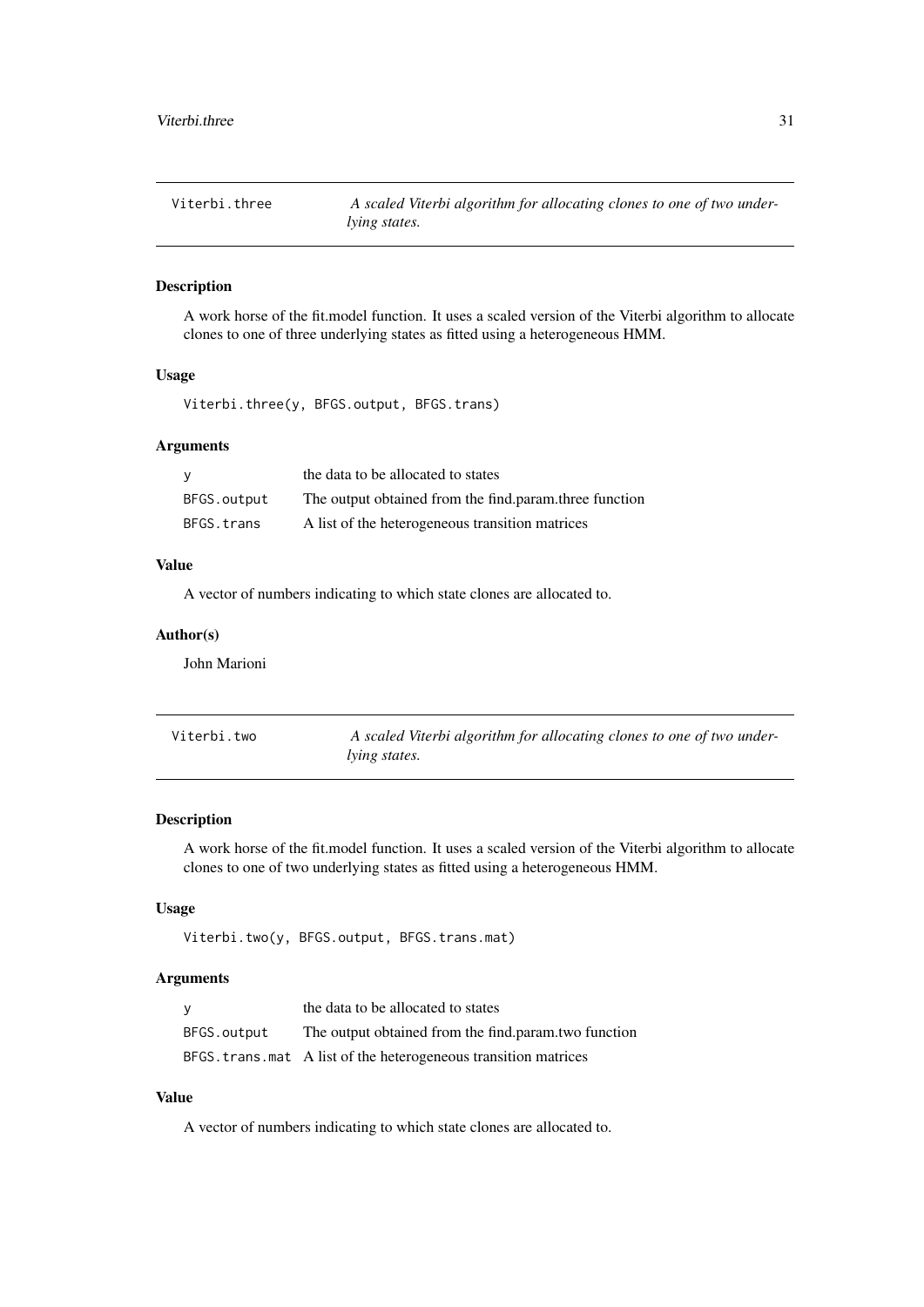#### <span id="page-31-0"></span>Author(s)

John Marioni

zoomChromosome *Interactive plot of a single chromsome*

# Description

Plot splitting the screen into two. The top windows displays the entire chromosome, whilst the bottom plots a selected region. The plot is interactive allowing the user to click twice on a chromosome in the upper plot and have it the region between the two clicks displayed below.

#### Usage

```
zoomChromosome(..., array = 1, chrom.to.plot, colors = NULL, chrominfo =
chrominfo.Mb, ylim = c(-2, 2)
```
## Arguments

| $\ddots$      | Objects of type MAList or SegList                                |
|---------------|------------------------------------------------------------------|
| array         | Specify which array should be plotted.                           |
| chrom.to.plot | Which chromosome should be plotted                               |
| colors        | Vector specify the colors for each of the SegLists               |
| chrominfo     | chromosomal information associated with the mapping of the data. |
| ylim          | Specify the limits of the y-axis                                 |

# Details

If colors is unspecified then all SegLists passed to this function will be plotted in blue. Since this makes it quite hard to tell which is which it is highly recommended to specify the colors vector if more than one object is being passe to this function.

#### Author(s)

Mike Smith

zoomGenome *Interactive plot of the whole genome*

#### Description

Plot splitting the screen into two. The top windows displays the entire genome, whilst the bottom plots a single chromosome. The plot is interactive allowing the user to click on a chromosome in the upper plot and have it displayed below. Clicking to either side of the plot borders ends the interactivity.

```
zoomGenome(..., array = 1, colors = NULL, chrominfo = chrominfo.Mb)
```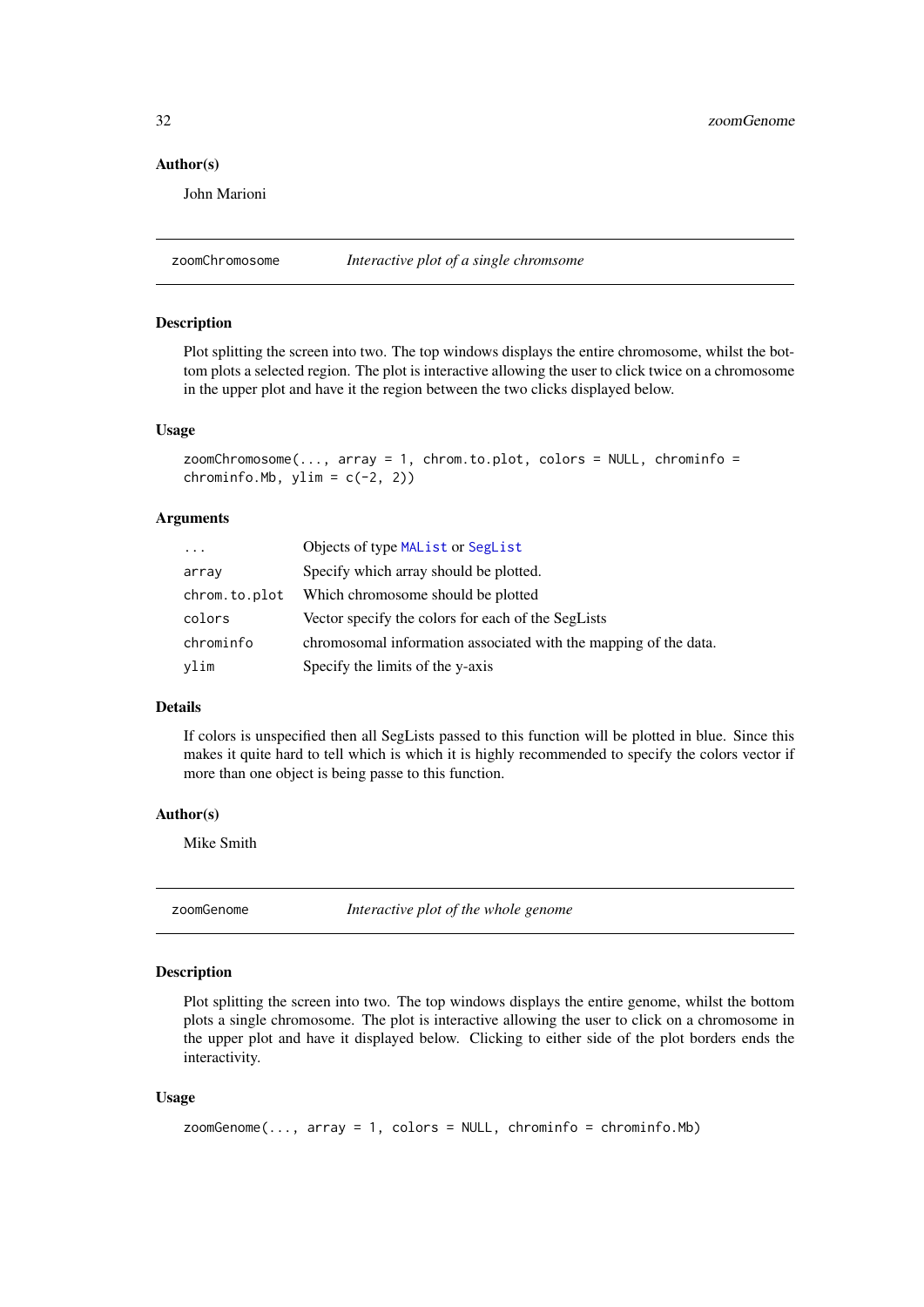#### <span id="page-32-0"></span>zoomGenome 33

# Arguments

| $\cdots$  | Objects of type SegList                                          |
|-----------|------------------------------------------------------------------|
| array     | Specify which array should be plotted.                           |
| colors    | Vector specify the colors for each of the SegLists               |
| chrominfo | chromosomal information associated with the mapping of the data. |

# Details

If colors is unspecified then all objects passed to this function will be plotted in blue. Since this makes it quite hard to tell which is which it is highly recommended to specify the colors vector if more than one object is being passe to this function.

# Author(s)

Mike Smith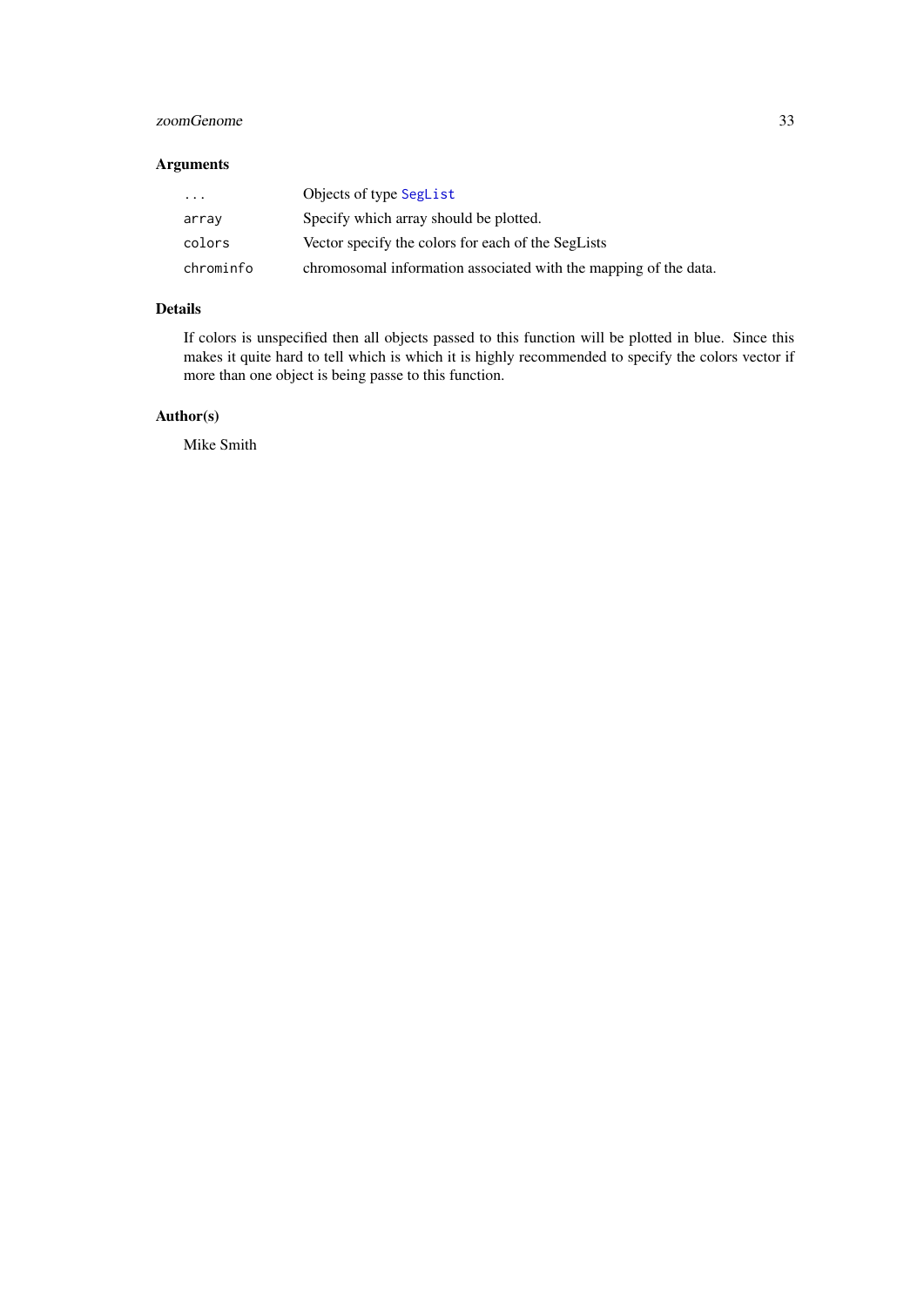# <span id="page-33-0"></span>Index

∗Topic array dim , [5](#page-4-0) dimnames , [6](#page-5-0) ∗Topic classes LargeDataObject-class , [16](#page-15-0) SegList-class , [27](#page-26-0) ∗Topic cluster heatmapGenome , [13](#page-12-0) ∗Topic datasets chrominfo.Mb , [3](#page-2-0) convert.output , [4](#page-3-0) log2ratios , [17](#page-16-0) simulateData , [27](#page-26-0) ∗Topic data LargeDataObject-class, [16](#page-15-0) SegList-class, [27](#page-26-0) ∗Topic file processCGH , [19](#page-18-0) ∗Topic hplot genomePlot , [12](#page-11-0) heatmapGenome , [13](#page-12-0) IDProbes , [15](#page-14-0) plotSegmentedGenome , [18](#page-17-0) zoomChromosome , [32](#page-31-0) zoomGenome , [32](#page-31-0) ∗Topic manip cbind , [2](#page-1-0) compareSegmentations , [4](#page-3-0) readPositionalInfo , [21](#page-20-0) ∗Topic methods filterClones , [7](#page-6-0) findBreakPoints , [11](#page-10-0) read.clonesinfo , [20](#page-19-0) removeByWeights , [21](#page-20-0) runDNAcopy , [23](#page-22-0) runGLAD , [24](#page-23-0) runTilingArray , [26](#page-25-0) ∗Topic misc find.param.five, [8](#page-7-0) find.param.four, [8](#page-7-0) find.param.one , [9](#page-8-0) find.param.three, [9](#page-8-0) find.param.two, [10](#page-9-0)

Viterbi.five, [29](#page-28-0) Viterbi.four, [30](#page-29-0) Viterbi.three, [31](#page-30-0) Viterbi.two, [31](#page-30-0) ∗Topic models fit.model , [11](#page-10-0) imputeMissingValues , [16](#page-15-0) mergeStates , [17](#page-16-0) runBioHMM , [22](#page-21-0) runHomHMM , [25](#page-24-0) [.SegList *(*SegList-class *)* , [27](#page-26-0) cbind , *[2](#page-1-0)* , [2](#page-1-0) , *[3](#page-2-0)* chrominfo.Mb , [3](#page-2-0) combine.func *(*mergeStates *)* , [17](#page-16-0) compareBreakPoints *(*compareSegmentations *)* , [4](#page-3-0) compareSegmentations , [4](#page-3-0) convert.output , [4](#page-3-0) dim , [5](#page-4-0) , *[6](#page-5-0)* , *[27](#page-26-0)* dim,SegList-method *(*dim *)* , [5](#page-4-0)

dim.MAList *(*dim *)* , [5](#page-4-0) dim.RGList *(*dim *)* , [5](#page-4-0) dim.SegList *(*dim *)* , [5](#page-4-0) dimnames , [6](#page-5-0) , *[7](#page-6-0)* dimnames,SegList-method *(*dimnames *)* , [6](#page-5-0) dimnames.SegList *(*dimnames *)* , [6](#page-5-0)

```
filterClones
,
7
, 22
8
8
find.param.one
,
9
9
10
findBreakPoints
, 11
fit.model
, 11
floor.func
(heatmapGenome
)
, 13
```

```
generate.data
(simulateData
)
, 27
genomePlot
, 12
, 15
, 19
glad
, 25
```
heatmap , *[14](#page-13-0)* heatmapGenome , [13](#page-12-0)